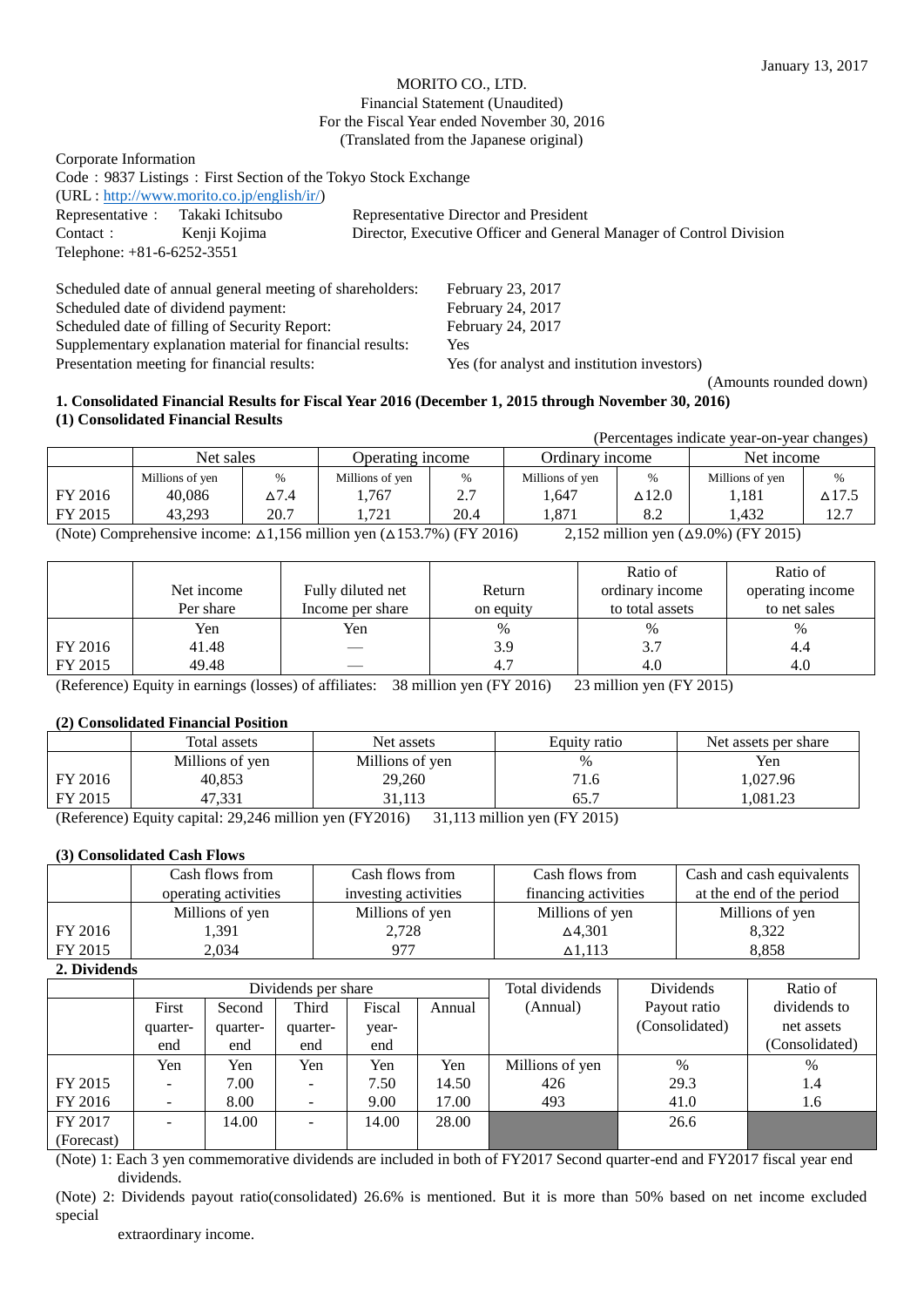#### **3. Consolidated Forecast for FY 2017 (December 1, 2016 through November 30, 2017)**

(Percentages represent changes from corresponding period of previous year)

|           | Net Sales       |   | Operating income |   | Ordinary profit |      |
|-----------|-----------------|---|------------------|---|-----------------|------|
|           | Millions of yen | % | Millions of yen  | % | Millions of yen | $\%$ |
| Full year | 43,000          |   | .800             |   | .700            |      |

|           | Net income      |       | Net income per share |
|-----------|-----------------|-------|----------------------|
|           | Millions of yen | $\%$  | Yen                  |
| Full year | 3,000           | 154.0 | 105.44               |

\*Notes

(1) Changes of important subsidiaries during the period (changes of specific subsidiaries in accordance with changes in the scope of consolidation): None

Newly included: None

Extended company: None

(2) Changes in accounting policies and changes or restatement of accounting estimates

| (1)   | Changes in accounting policies caused by revision of accounting standards: | Yes  |
|-------|----------------------------------------------------------------------------|------|
| (i)   | Changes in accounting policies other than (i):                             | None |
| (iii) | Changes in accounting estimates:                                           | None |
| (iv)  | Restatements:                                                              | None |
|       |                                                                            |      |
|       | (3) Number of outstanding shares (common shares)                           |      |

(i) Number of outstanding shares, including treasury shares at end of period: 30,800,000 shares (as of November 30, 2016) 30,800,000 shares (as of November 30, 2015) (ii) Number of shares of treasury stock at end of period:

2,349,000 shares (as of November 30, 2016) 2,023,820 shares (as of November 30, 2015) (iii) Average outstanding number of shares during the period:

| 28,485,602 shares | (FY 2016) |  |
|-------------------|-----------|--|
| 28,950,950 shares | (FY 2015) |  |

#### **(Reference) Summary of Non-Consolidated Financial Results 1. Non-Consolidated Financial Results for FY 2016 (December 1, 2015 through November 30, 2016)**

**(1)Non-Consolidated Financial Results** (Percentages represent changes from corresponding period of previous year)

|         | <b>Net Sales</b> |             | Operating income |      | Ordinary profit |              | Net Income      |       |
|---------|------------------|-------------|------------------|------|-----------------|--------------|-----------------|-------|
|         | Millions of yen  | $\%$        | Millions of ven  | $\%$ | Millions of yen | $\%$         | Millions of Yen | $\%$  |
| FY 2016 | 25.821           | $\Delta1.2$ | 702              | 4.1  | ,003            | $\Delta 6.9$ | 849             | ∆32.4 |
| FY 2015 | 26.124           | $\Delta0.1$ | 672              | 0.1  | .078            | ∆11.2        | 1.256           | 22.0  |

|         | Net income | Fully diluted net |
|---------|------------|-------------------|
|         | per share  | Income per share  |
|         | Yen        | Yen               |
| FY 2016 | 29.84      |                   |
| FY 2015 | 43 41      |                   |

#### **(2)Non-Consolidated Financial Position**

|         | Total assets    | Net assets      | Equity ratio | Net assets per share |
|---------|-----------------|-----------------|--------------|----------------------|
|         | Millions of yen | Millions of yen | $\%$         | Yen                  |
| FY 2016 | 35,442          | 26,694          | 75.3         | 937.75               |
| FY 2015 | 39.847          | 28.623          |              | 932.13               |
|         |                 |                 |              |                      |

(Note) (Reference) Equity capital: 26,680million yen (FY2016) 26,823 million yen (FY 2015)

\*Update on the Execution Status of Audit Procedures

As of the date on which this financial report was released, an audit of the financial statements, based on the Financial Instruments and Exchange Law, had not been completed.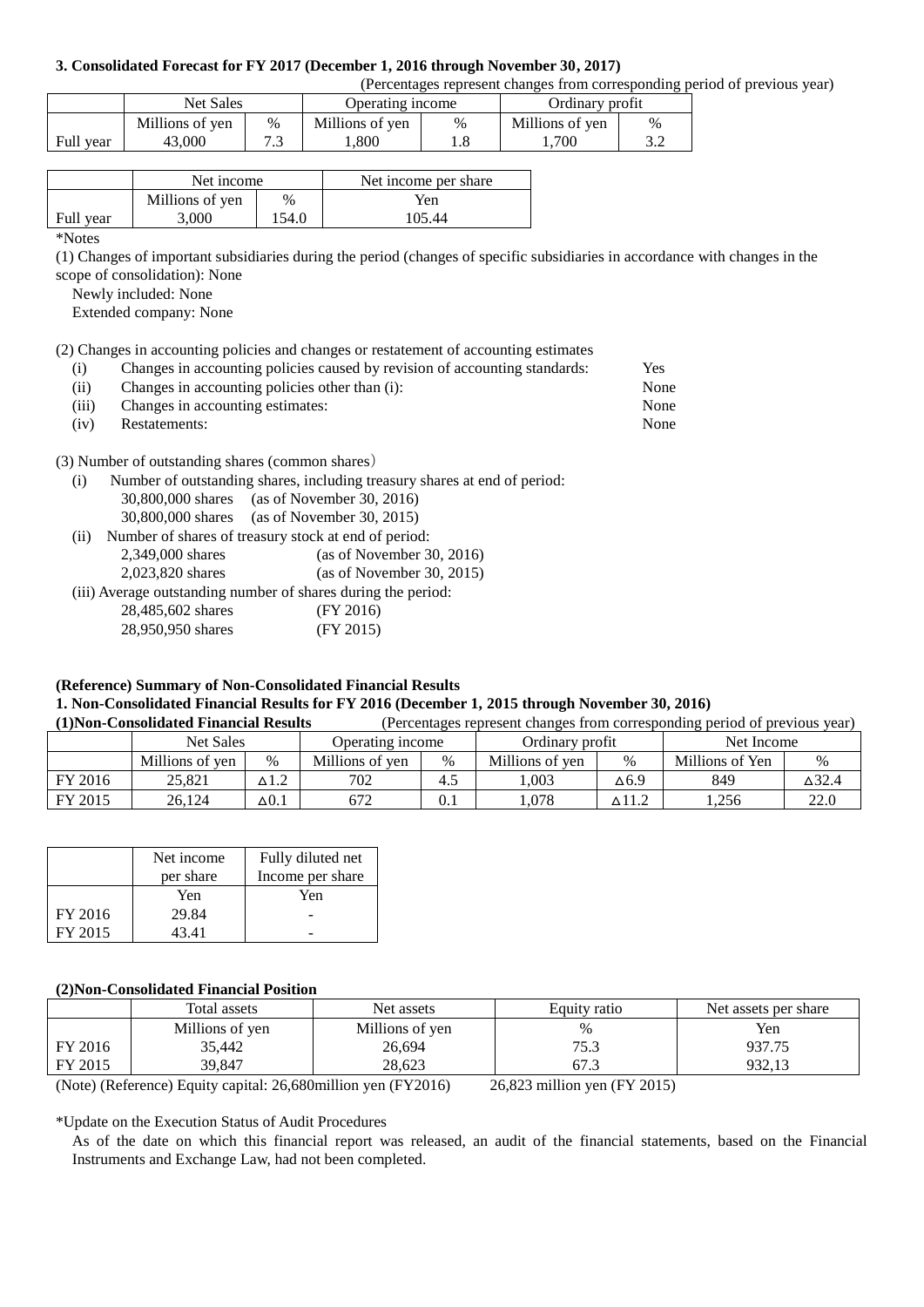\*Disclosure and other special notes regarding performance forecasts

The forecast above are based on information available to management as of the date on which these performance-related figures were disclosed, and various factors may cause actual results to differ from these forecasts. For issues to keep in mind when using the forecasts and criteria conditioned upon the forecasts, please refer to "1. Operating results, (1) Analysis of operating results" on page 3

We have also introduced "Stock Granting Trust (J-ESOP)" and "Board Incentive Plan (BIP)". Consequently, the shares held by Trust and Custody Service Bank, ltd. is included in the treasury shares.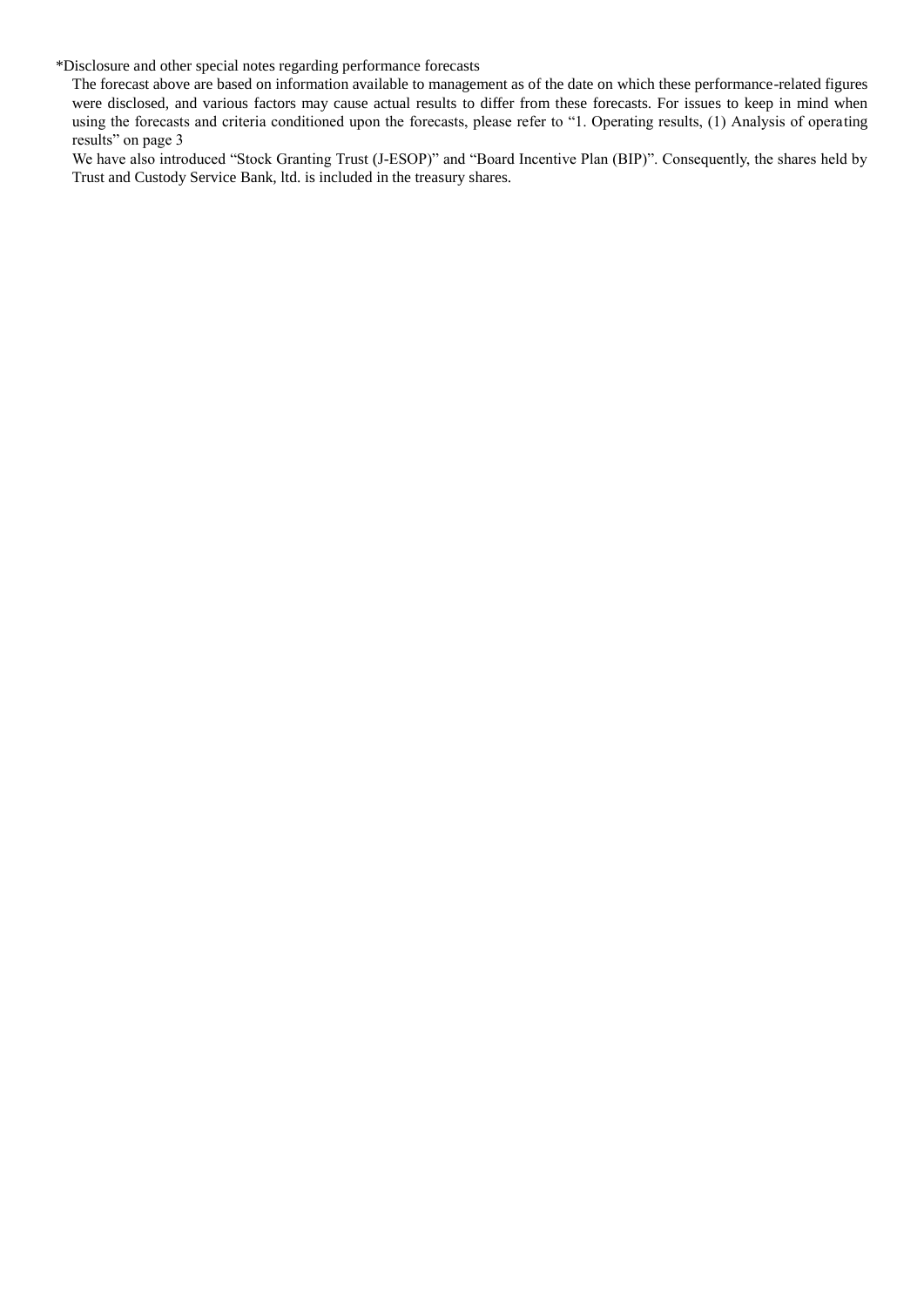# Index

| $1_{\cdot}$ |                                                                                         |  |
|-------------|-----------------------------------------------------------------------------------------|--|
|             |                                                                                         |  |
|             |                                                                                         |  |
|             |                                                                                         |  |
| 2.          |                                                                                         |  |
| 3.          |                                                                                         |  |
| (1)         |                                                                                         |  |
| (2)         |                                                                                         |  |
| (3)         |                                                                                         |  |
| (4)         |                                                                                         |  |
| (5)         |                                                                                         |  |
| 4.          |                                                                                         |  |
| $5_{-}$     |                                                                                         |  |
| (1)         |                                                                                         |  |
| (2)         | Consolidated Statements of Income and Consolidated Statements of Comprehensive Income13 |  |
| (3)         |                                                                                         |  |
| (4)         |                                                                                         |  |
| (5)         |                                                                                         |  |
|             |                                                                                         |  |
|             |                                                                                         |  |
|             |                                                                                         |  |
|             |                                                                                         |  |
|             |                                                                                         |  |
|             |                                                                                         |  |
|             |                                                                                         |  |
|             |                                                                                         |  |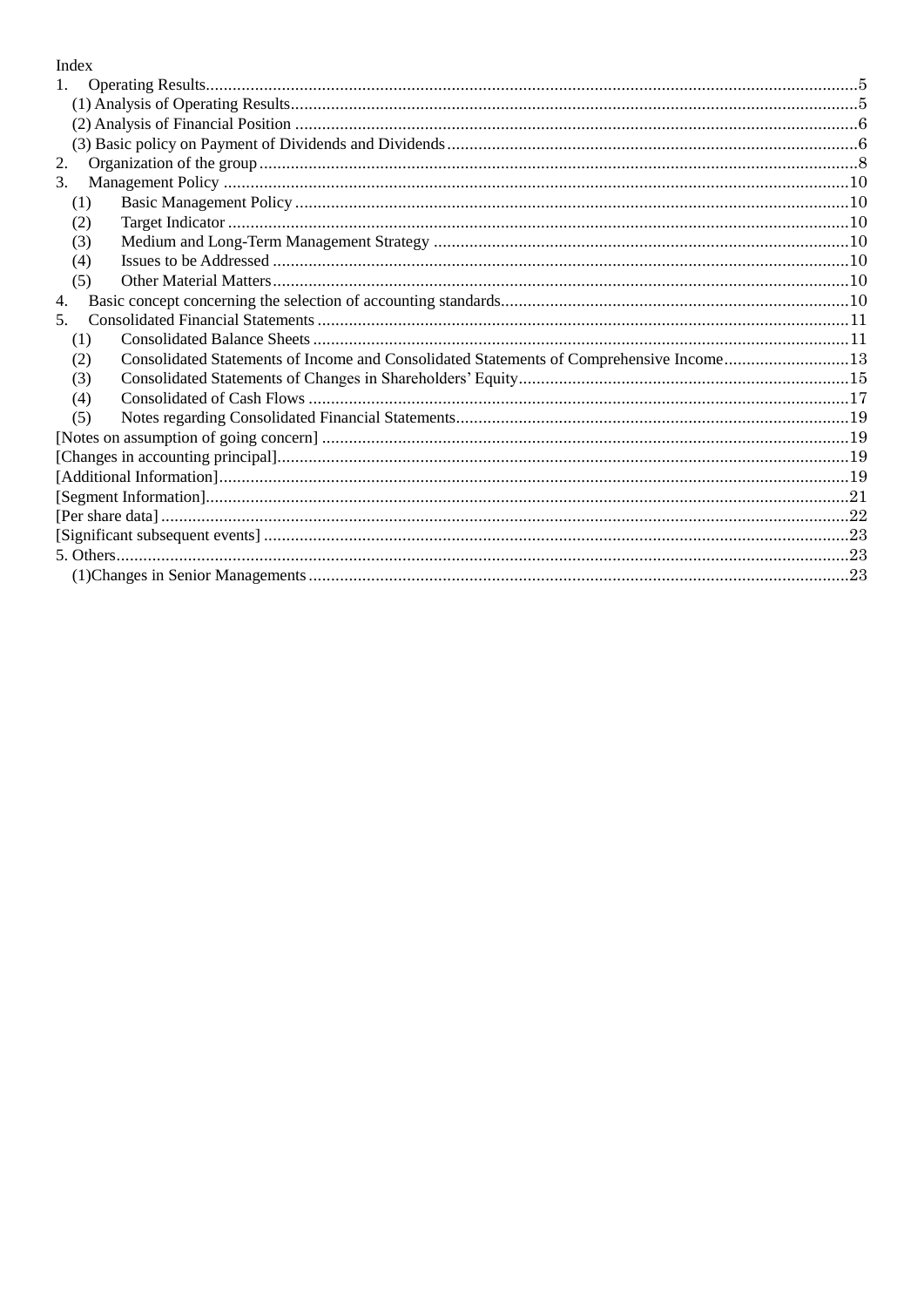## <span id="page-4-0"></span>**1. Operating Results**

# <span id="page-4-1"></span>**(1) Analysis of Operating Results**

In the fiscal year ended November 30, 2016 (From December 1, 2015 to November 30, 2016), the Japanese economy has shown signs of modest recovery by economy policy of government and monetary easing of bank of Japan. However, the uncertain economy situation maintains because of export and capital investment are still weak due to yen appreciation in the first half of this year.

In the global economy, the developed countries especially U.S. are leading slow recovery, but it is still uncertain because emerging countries especially China are showing slowdown, and EU economy is also uncertain due to Brexit.

In such a situation, our group is moving forward a growth strategy by the development of high valued Japan made items, expansion of a global sales channel under  $7<sup>th</sup>$  mid-term management plan, and will promote the realization of value creation which the era seeks, expand our business in not only existing market such ASEAN, china, western, but also in untapped market to contribute our business.

As a result, in the current quarterly performance reach net sales 40,086million (decreased by 7.4% from a year earlier), operating income ¥1,767 million (increased by 2.7% from a year earlier), ordinary income ¥1,647 million (decreased by 12.0% from a year earlier), net income ¥1,181 million (decreased by 17.5% from a year earlier).

The exchange rate used for the consolidated financial statement of the current fiscal year end as below:

¥101.12 to the U.S. dollar, ¥113.29 to the euro, ¥15.15 to the Chinese yuan, ¥13.04 to the Hong Kong dollar,

¥3.22 to the Taiwan dollar, ¥0.0045 to the Vietnamese dong, ¥2.91 to the Thai baht.

The exchange rate used for the consolidated financial statement of the year earlier fiscal year end as below:

¥119.97 to the U.S. dollar, ¥134.94 to the euro, ¥18.97 to the Chinese yuan, ¥15.48 to the Hong Kong dollar,

¥3.63 to the Taiwan dollar, ¥0.0053 to the Vietnamese dong, ¥3.30 to the Thai baht.

Segment information as below

[Japan]

As for the apparel division, sales of the accessories for domestic mass retailer and sports apparel manufacturer in Japan are increased.

In the consumer product division, sales of accessories for camera is increased, but health-related items, magi tape®, automobiles, and insole are decreased.

As a result, net sales were ¥28,089 million (decreased by 1.1% from a year earlier).

[Asia]

As for the apparel division, sales of the accessories for EU and U.S. infant's wear in H.K., for Japanese apparel manufacture in Shanghai, China are decreased.

In the consumer product division, sales of the automobile interior component for Japanese auto makers in Thailand is increased, but sales of accessories for camera in Thailand, sales of the automobile interior component for Japanese auto makers in Shanghai is decreased.

As a result, net sales were ¥6,522 million (increased by 19.9% from a year earlier).

[Europe and the U.S.]

As for the apparel division, sales of the accessories for working wear in EU is increased, but sales of accessories for U.S. domestic apparel market.

In the consumer product division, sales of automobile interior article for Japanese automobile manufacture in EU. Sales of accessories for camera in EU is decreased, neither.

As a result, net sales were ¥5,474 million (decreased by 19.0% from a year earlier).

(ii) Outlook for the next fiscal year

Our group set and promote 『Create Morito's existence value, Realize "New Morito Group"』 under 7<sup>th</sup> mid-term management plan "Make it happn, We develop our future!!!" (December 1, 2015 through November 30, 2019). In the first year of this mid-term management plan FY2016, Morito considers development of Japan made high valued items and global expansion as the core management plan, and Morito realizes to create Morito's value which era needs. At the same time, we accelerate our business in not only existing markets such as Asia, China, U.S. and EU, but also in untapped markets.

The forecast for consolidated results for the full year of fiscal 2017 is net- sales ¥43,000 million yen, operating income ¥1,800 million, ordinary profit ¥1,700 million and net income ¥3,000 million (Exchange rate: US\$1.00 = ¥106).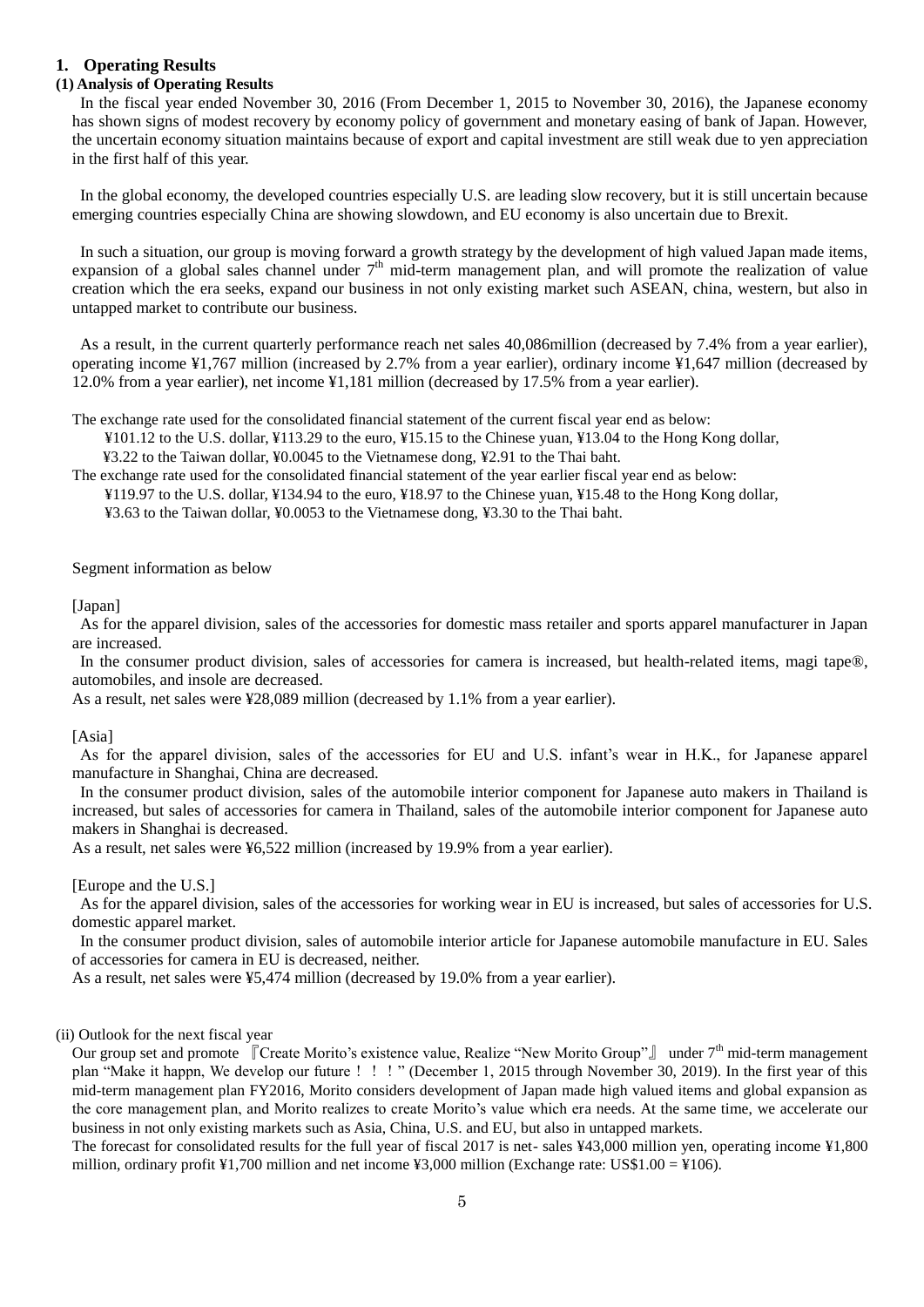## <span id="page-5-0"></span>**(2) Analysis of Financial Position**

(i) Assets, liability and net assets

Total assets stood at ¥40,853million, decreased by ¥6,477million from a year earlier.

Total current assets reached ¥25,127 million, decreased by ¥1,039 million from a year earlier. This change was primarily due to decrease in cash ¥568 million.

Total fixed assets came to ¥15,708 million, decreased by ¥5,456 million from a year earlier. This change was mainly due to decrease in land ¥2,701 million.

Total current liabilities reached ¥7,317 million, decreased by ¥4,981 million yen from a year earlier. This change was mainly due to decrease in short-term loans ¥4,708 million.

Total fixed liabilities came to ¥4,275 million, increased by ¥357 million from a year earlier. This change was mainly due to increase in bond ¥140 million.

Total net assets became ¥29,260 million, decreased by ¥1,852 million from a year earlier. Share holders' equity ratio was 71.6%, increased by 5.9% from a year earlier.

## (ii) Cash Flows

The overall situation regarding cash flow during the fiscal year as follow:

[Cash flows from operating activities]

Net cash provided by operating activities was ¥1,391 million (¥2,034 million provided in the same period of the previous fiscal year). This change was mainly due to acquisition of net income before taxes.

## [Cash flows from investing activities]

Net cash used in investing activities was ¥2,728 million (¥977 million provided in the same period of the previous fiscal year). This change was principally due to tangible fixed assets.

## [Cash flows from financing activities]

Net cash used by financing activities was ¥4,301 million yen (¥1,113 million used in the same period of the previous fiscal year). This change was mainly due to return of short-term debt and dividends payout.

As a result of above, cash and cash equivalent was ¥8,322 million, decreased by ¥536 million from a year earlier.

The following table shows financial indicators associated with cash flows.

|                                        | FY 2014 | FY 2015 | FY 2016 |
|----------------------------------------|---------|---------|---------|
| Equity ratio                           | 64.7%   | 65.7%   | 71.6%   |
| Equity ratio (market value basis)      | 52.0%   | 52.0%   | 55.7%   |
| Interest-bearing debt / cashflow ratio | 556.1%  | 288.7%  | 180.8%  |
| Interest coverage ratio                | 77.5    | 91.4    | 78.3    |

(Note)

Equity ratio  $=$  Equity capital / Total assets

Equity ratio (market value basis) = Market capitalization / Total Assets

Interest- bearing debt / cash flow ratio = Interest-bearing debt/net cash provided by operating activities

Interest coverage ratio = Operating cash flows / Interest paid

\*Each indicator is calculated on a consolidated basis.

\*Market capitalization is based on the year-end share price multiple by the number of shares issued and outstanding at year-end not including treasury stocks.

\*Operating cash flows refers to net cash provided by operating activities in the consolidated statement of cash flows.

\*Interest-bearing debt includes short-term loans payable on the consolidated balance sheet.

\*The interest payments use the interest paid as recorded in the consolidated statement of cash flows.

## <span id="page-5-1"></span>**(3) Basic policy on Payment of Dividends and Dividends**

The company's basic dividend policy is to return the profit to our shareholders by reinforced financial ground and improved profitability. In addition, we will use the internal reserve to invest, and M&A for the long-term growth in the future.

Dividend was distributed in a manner that reflects the consolidated company result and financial standing.

- ・Continuous dividends payment
- ・Maintain DOE 1.5%

・Basic policy of dividend payout ratio more than 50%

The company will consider stock buy-back to enrich shareholder return promptly, based on the company's financial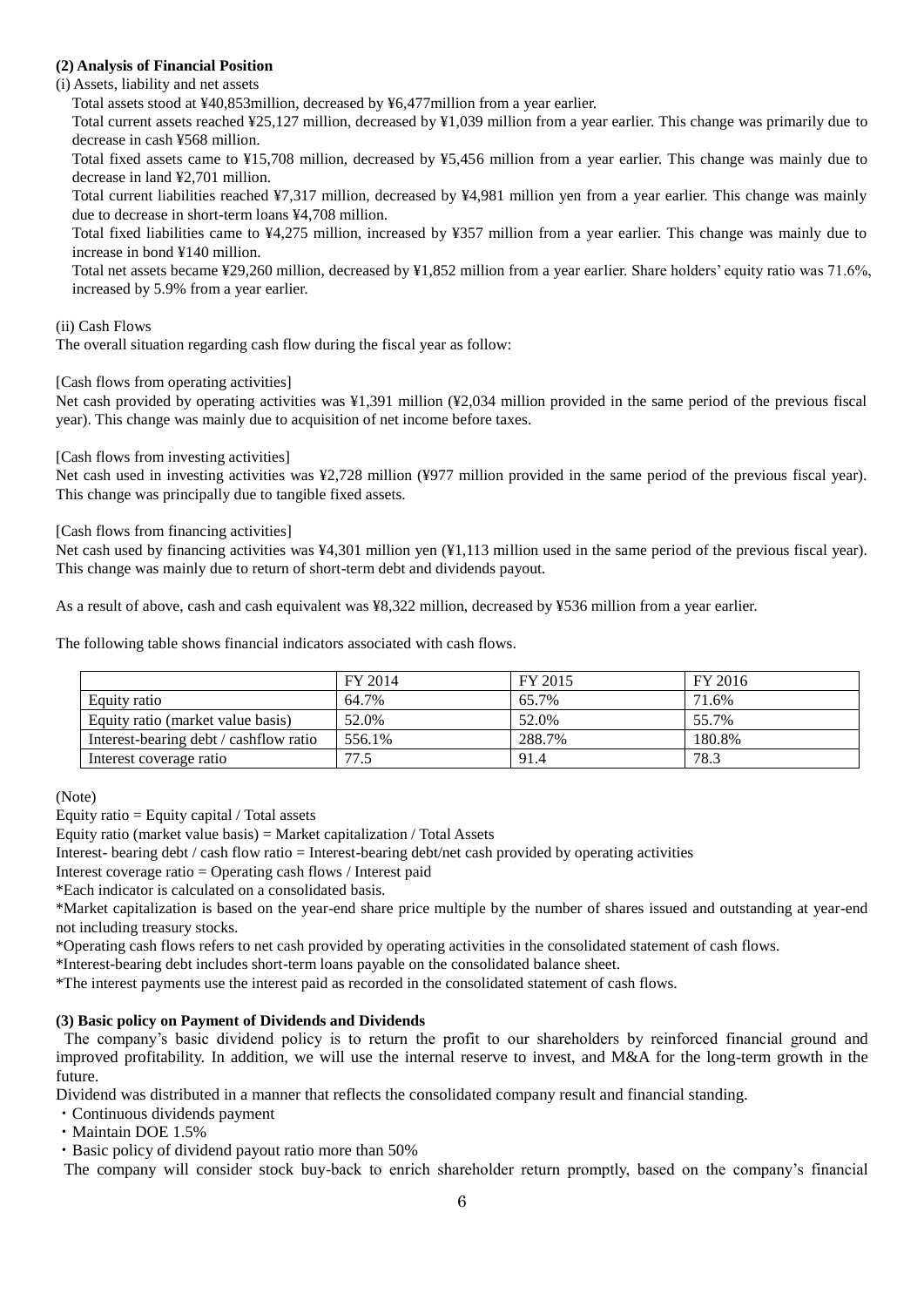situation and share price.

During this fiscal year, we scheduled to propose the general meeting of shareholders to payout ¥9 per share as dividend of year-ended. As a result, dividends for the subject fiscal year amount to ¥17 per share including the interim dividends of ¥8 per share.

For next fiscal year, we plan each ¥14(¥11 for normal dividends and ¥3 for commemorative dividends) for both of FY2017 Second quarter-end and FY2017 fiscal year end dividends. Total dividends is ¥28 per share.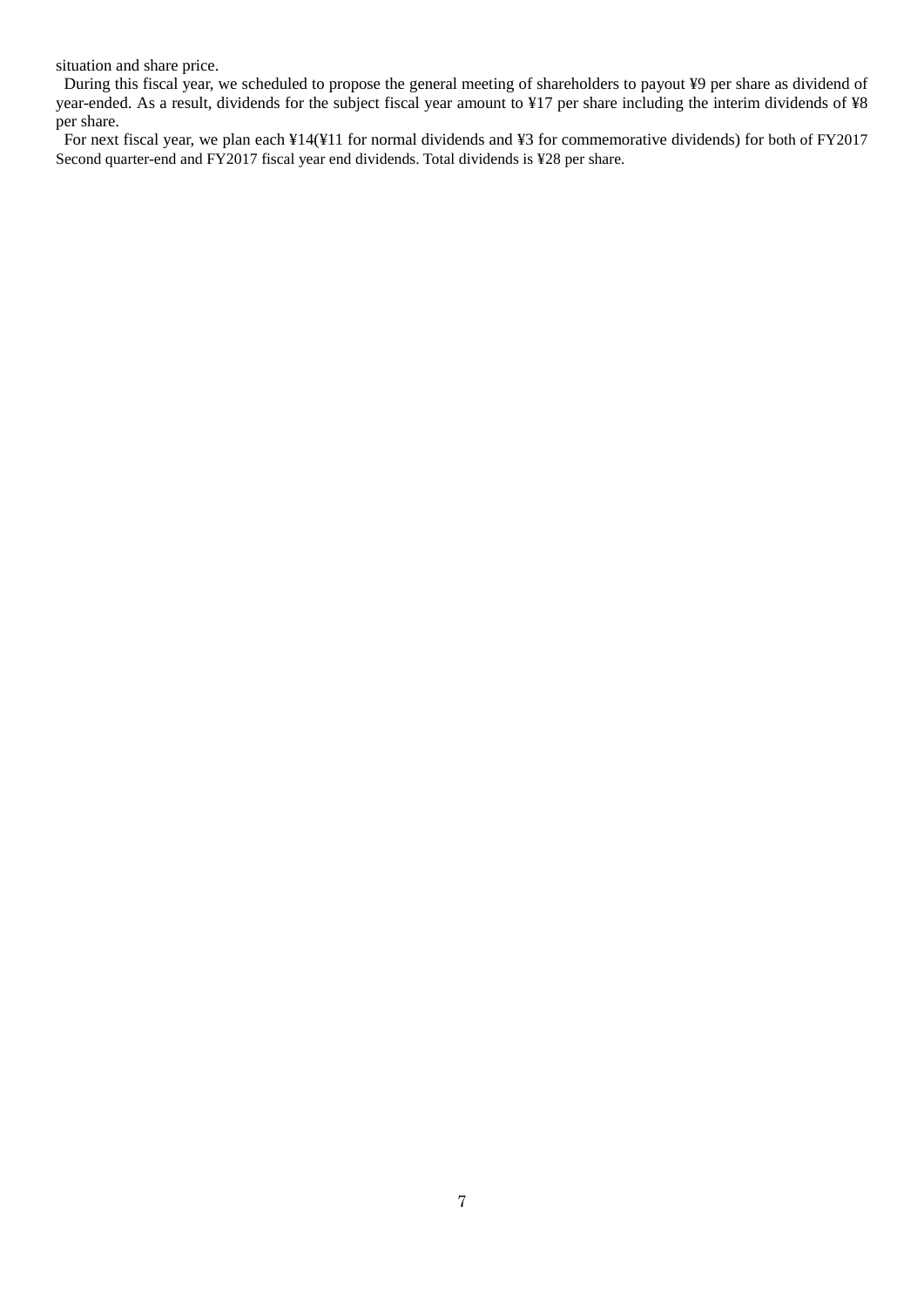## <span id="page-7-0"></span>**2. Organization of the group**

Our group consists of the parent company, 17 subsidiaries and 1 affiliate company. The group's main business is sales and manufacture of materials for daily-life: including apparel materials, parts for automotive, life style goods, and rental and cleaning of kitchen appliances etc.

◎:Consolidated subsidiaries: 16 companies ○:Non-consolidated subsidiaries: 1 companies □:Affiliates: 1 company

- ◎ MORITO INDUSTRIAL CO., (H.K.) LTD. : Selling of apparel and consumer products
- ◎ MORITO (SHENZHEN) CO., LTD. : Subsidiaries of Morito Industrial Co., (H.K.) Ltd.(100% owned)

Manufacturing of component of apparel and consumer products

- ◎ TAIWAN MORITO CO., LTD. : Selling and manufacturing of component of apparel and consumer products.
- ◎ KANE-M SHANGHAI CO., LTD. : Selling and manufacturing of component of apparel and consumer products.
- ◎ KANE-M INC. : Selling of component of apparel and consumer products.
- ◎ MORITO (EUROPE) B.V. : Selling of component of apparel and consumer products.

◎ KANE-M DANANG CO., LTD : Selling and manufacturing of component of apparel and consumer products, operation of rental factories.

◎ KANE-M (THAILAND) CO., LTD. : Selling of component of electronic and automobile.

◎ MATEX SHANGHAI : Subsidiaries of MATEX INC. (100%). Manufacturing and selling of apparel parts, design and copying to Chinese and overseas.

○ MATEX BANGKOK CO., LTD. : Subsidiaries of MATEX INC. (100%). Manufacturing and selling of apparel parts, design and copying to Thailand and overseas.

© GSG FASTENERS, LLC. : Manufacturing and selling of component of apparel and consumer products.

◎ GSG FATENERS ASIA LIMITED : Subsidiaries of GSG FASTENERS, LLC. (100%). Selling of component of apparel and consumer products.

◎ GSG FATENERS UK LIMITED : Subsidiaries of GSG FASTENERS, LLC. (100%). Selling of component of apparel and consumer products

◎ GSG FATENERS INDIA LIMITED : Subsidiaries of GSG FASTENERS, LLC. (100%). Selling of component of apparel and consumer products

- ◎ ACE INDUSTRIAL MACHINERY CO., LTD. : Rental service, selling and cleaning of kitchen appliance
- ◎ THREE RUNNERS CO., LTD. : Selling and manufacturing of sports supporter.
- ◎ MATEX INC. : Manufacturing and designing apparel component, HP designing and producing and DTP printing.
- □ Kuraray Fastening Co., Ltd. : Selling and manufacturing of hook and loop fastener.

#### (Note 1)

IAKK SERVICE CO., LTD. was excluded from non-consolidated subsidiaries in September, 2016.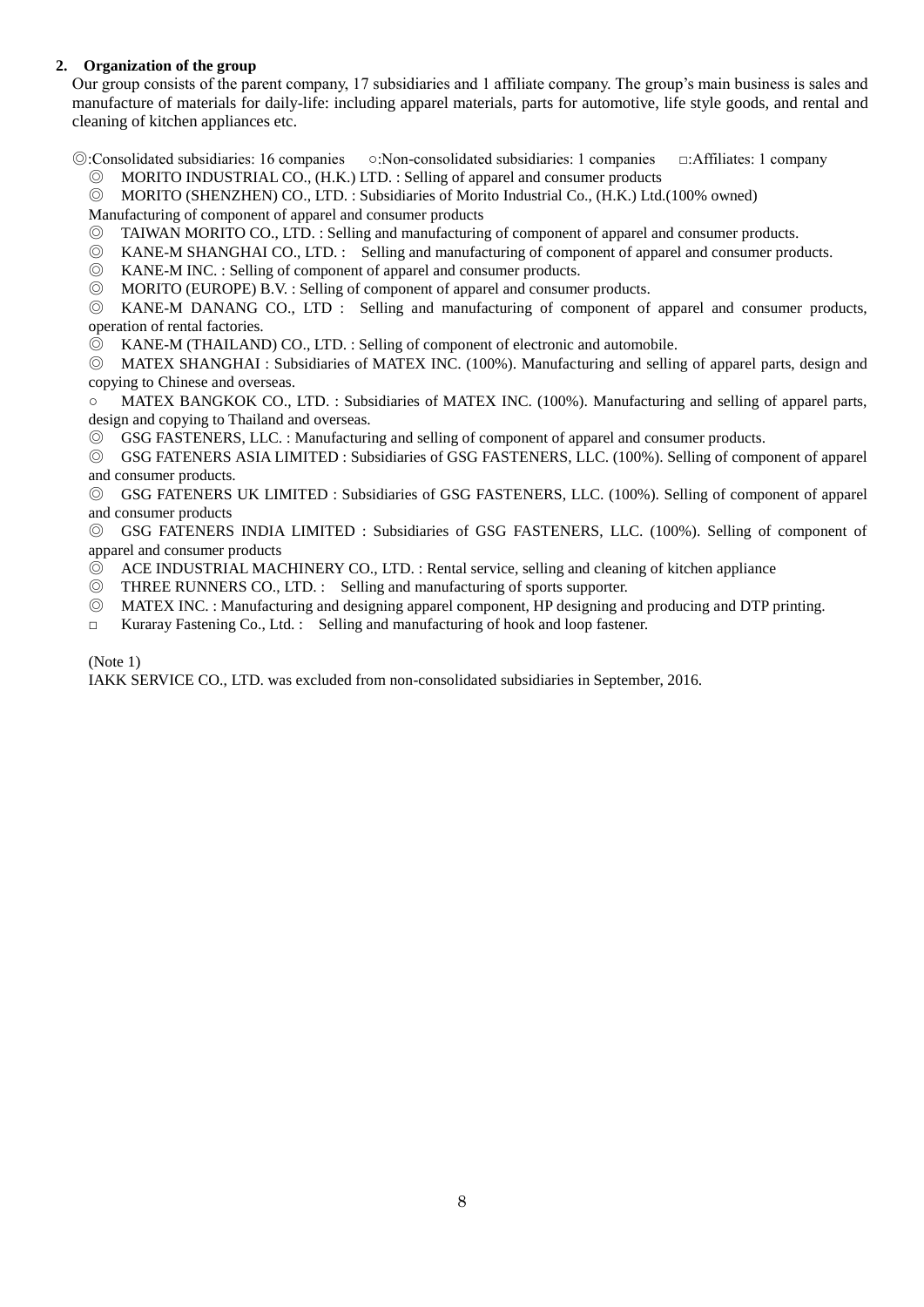#### Business Flow Chart

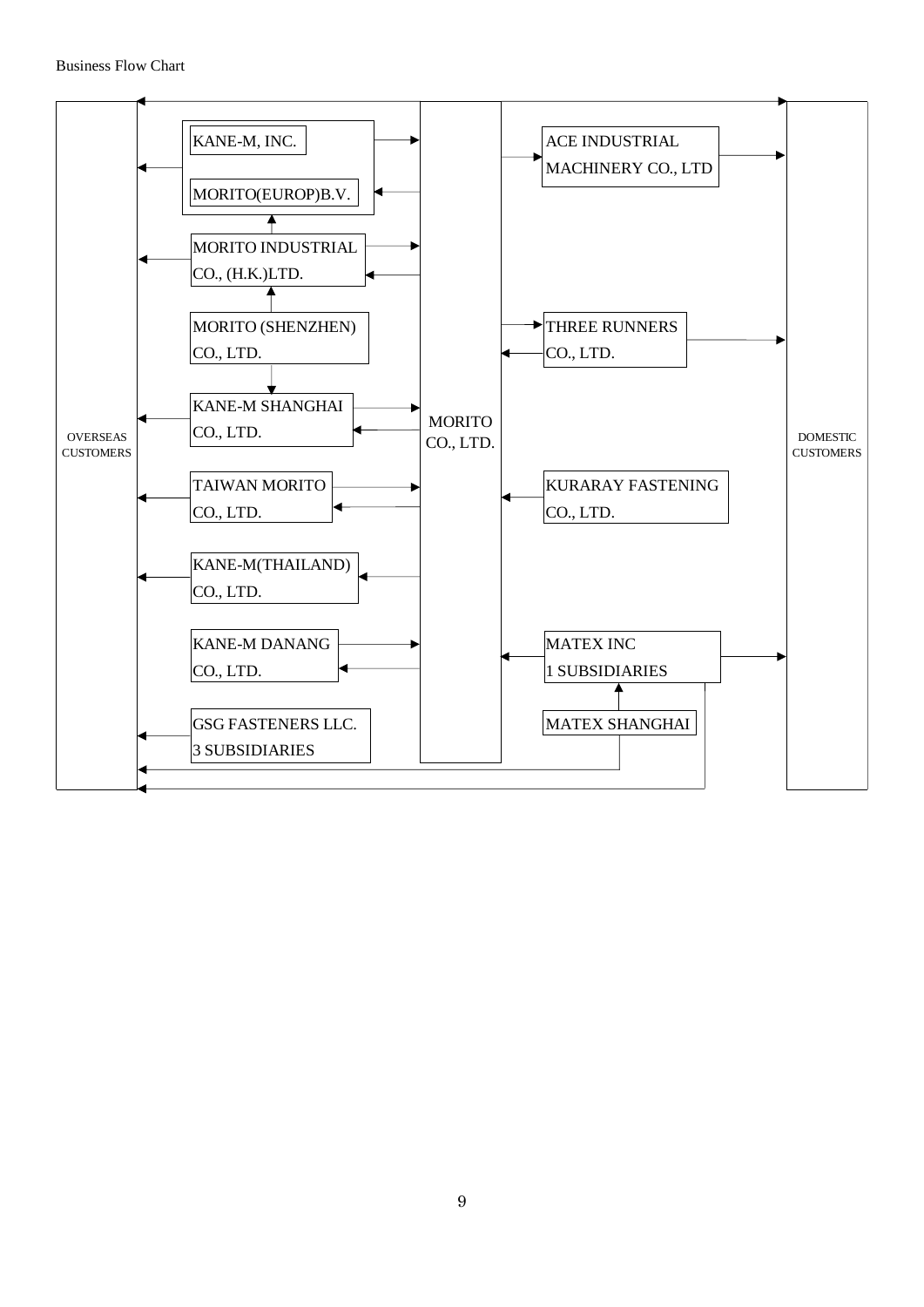## <span id="page-9-0"></span>**3. Management Policy**

## <span id="page-9-1"></span>**(1) Basic Management Policy**

We manage business under the corporate principle of 'DESIGN YOUR BRIGHT FUTURE WITH OUR VARIOUS PARTS'. To enhance the sense of unity and centripetal force, we define and infiltrate our values which are existing in Morito's employers and employees as implicit knowledge as "MORITO Value", to all of Morito's staffs, and we realize new value creation which is not caught in habit.

### <span id="page-9-2"></span>**(2) Target Indicator**

Our targets to be achieved at the FY 2019 under the  $7<sup>th</sup>$  mid-term management plan are as below: Consolidated sales: 50 billion yen Consolidated operating sales: 2.6 billion yen

## <span id="page-9-3"></span>**(3) Medium and Long-Term Management Strategy**

We promote expansion and strengthening our group revenue, establish capital policy, strengthening internal control, under the 7<sup>th</sup> middle of mid-term management plan from FY2016 to FY2019 [Create Morito's existence value, Realize "New Morito Group"』.

#### <span id="page-9-4"></span>**(4) Issues to be Addressed**

We treat following subjects as our business challenges under the process of the  $7<sup>th</sup>$  mid-term management plan to enhance our corporate values.

1, Expansion and strengthening our group revenue

Strengthening plan and development with domestic and global business partners, and industry-academic collaboration. At the same time, establish global production, purchase, and stock based on sales strategy. At the beginning, strength domestic logistic to minimize logistic costs. And we actively invest to strength and expand of group revenue, enhance sales tool, capital investment, new base.

2, Establish capital policy

The company changed "Basic policy on Payment of Dividends and Dividends" as mentioned in 1 (3). We will try to maintain proper share price based on PBR.

#### 3, Strengthening internal control

We and corporate governance including strength business management control and compliance, and fulfill accountability to all of stakeholders through IR activity. We promote activation of diversity of management to correspond low birthrate and longevity, population decrease, and promote of female and foreign national employees. Furthermore, we speed up decision making of management and sales from timely catching of group information by the effective use of SAP.

#### <span id="page-9-5"></span>**(5) Other Material Matters**

Nil

## <span id="page-9-6"></span>**4. Basic concept concerning the selection of accounting standards**

We keep adopting Japan standard financial report for easy comparison with other companies for certain moment. For IFRS, we will consider to adopt it with various world and economic situation.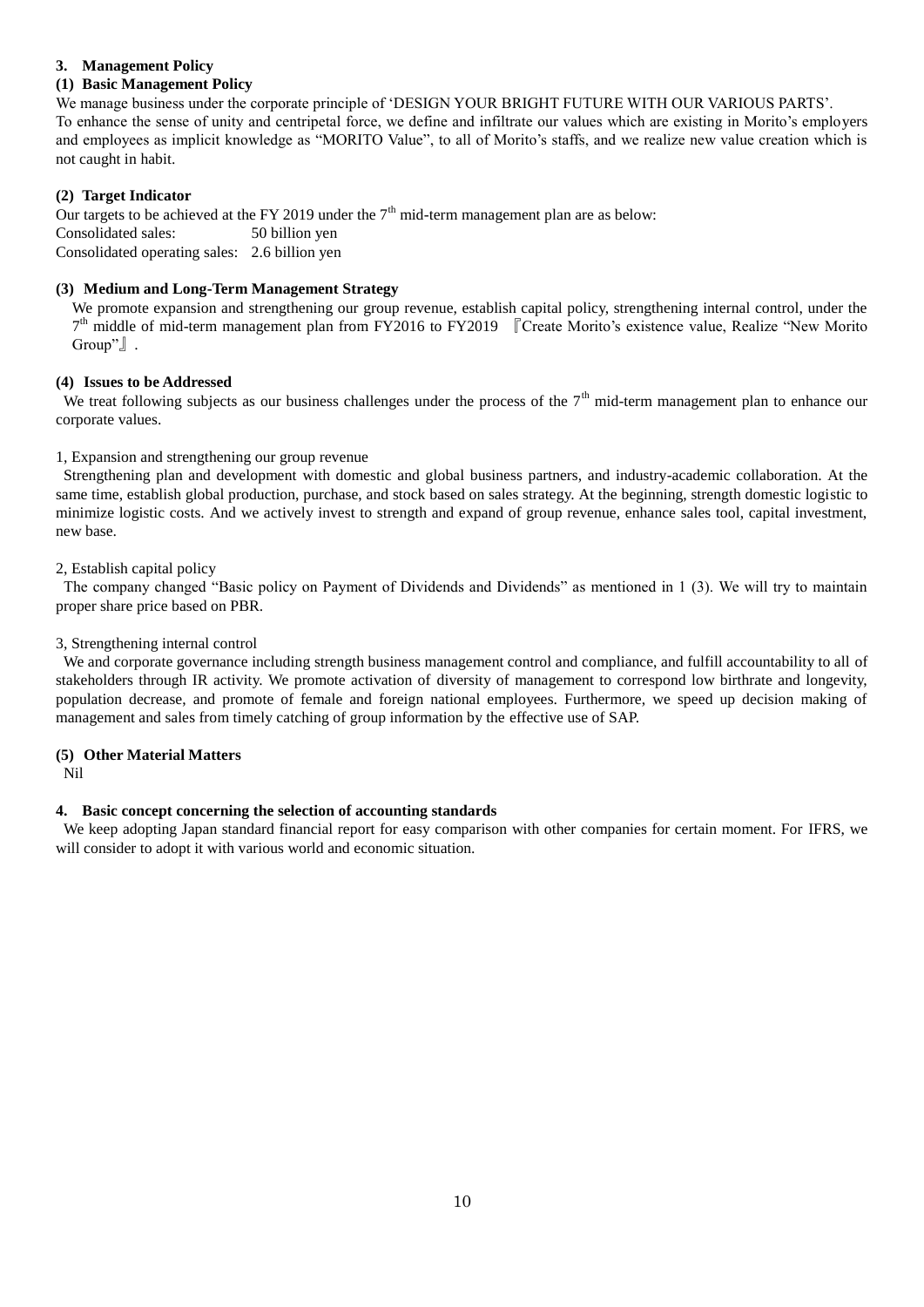# <span id="page-10-0"></span>**5. Consolidated Financial Statements**

# <span id="page-10-1"></span>**(1) Consolidated Balance Sheets**

|                                           | FY 2015                   | FY 2016                   |
|-------------------------------------------|---------------------------|---------------------------|
|                                           | (As of November 30, 2015) | (As of November 30, 2016) |
| <b>Assets</b>                             | Thousands of yen          | Thousands of yen          |
| <b>Current assets</b>                     |                           |                           |
| Cash and deposits                         | 10,010,892                | 9,442,122                 |
| Notes and accounts receivable             | 10,755,928                | 10,583,460                |
| Commercial goods and finished goods       | 3,835,339                 | 3,574,856                 |
| Work in process                           | 188,413                   | 168,972                   |
| Raw materials and supplies                | 379,848                   | 290,417                   |
| Deferred tax assets                       | 272,235                   | 216,002                   |
| Other current assets                      | 762,878                   | 881,175                   |
| Allowance for doubtful accounts           | $-38,959$                 | $-29,950$                 |
| <b>Total current assets</b>               | 26,166,569                | 25,127,055                |
| <b>Fixed assets</b>                       |                           |                           |
| <b>Tangible fixed assets</b>              |                           |                           |
| Building and structures                   | 6,160,984                 | 4,551,503                 |
| Accumulated depreciation                  | $-3,481,294$              | $-2,564,670$              |
| Building and structures (net)             | 2,679,689                 | 1,986,832                 |
| Machinery and delivery equipment          | 1,736,143                 | 1,525,055                 |
| Accumulated depreciation                  | $-1,145,856$              | $-1,045,873$              |
| Machinery and delivery equipment (net)    | 590,286                   | 479,182                   |
| Tools, furniture and fixtures             | 2,488,395                 | 2,375,325                 |
| Accumulated depreciation                  | $-2,040,161$              | $-1,989,123$              |
| Tools, furniture and fixtures (net)       | 448,233                   | 386,201                   |
| Land                                      | 5,926,237                 | 3,224,579                 |
| Lease assets                              | 426,970                   | 355,106                   |
| Accumulated depreciation                  | $-159,761$                | $-128,903$                |
| Lease assets (net)                        | 207,208                   | 226,202                   |
| Construction-in-process-in-process        | 91,999                    | 73,013                    |
| <b>Total tangible fixed assets</b>        | 10,003,656                | 6,376,011                 |
| <b>Intangible fixed assets</b>            |                           |                           |
| Goodwill                                  | 3,687,790                 | 3,000,353                 |
| Lease assets                              | 339,349                   | 242,152                   |
| Other Intangible fixed assets             | 1,210,517                 | 997,022                   |
| <b>Total intangible fixed assets</b>      | 5,237,657                 | 4,239,528                 |
| <b>Investments and other fixed assets</b> |                           |                           |
| Investment securities                     | 4,634,984                 | 4,055,364                 |
| Long-term loans                           | 106,400                   | 112,400                   |
| Deferred tax                              | 60,538                    | 40,723                    |
| Net defined benefit asset                 | 400,076                   | 221,830                   |
| Other fixed assets                        | 801,628                   | 737,505                   |
| Allowance for doubtful account            | $-80,393$                 | $-74,988$                 |
| Total investments and other fixed assets  | 5,923,234                 | 5,092,834                 |
| <b>Total fixed assets</b>                 | 21,375,394                | 15,708,375                |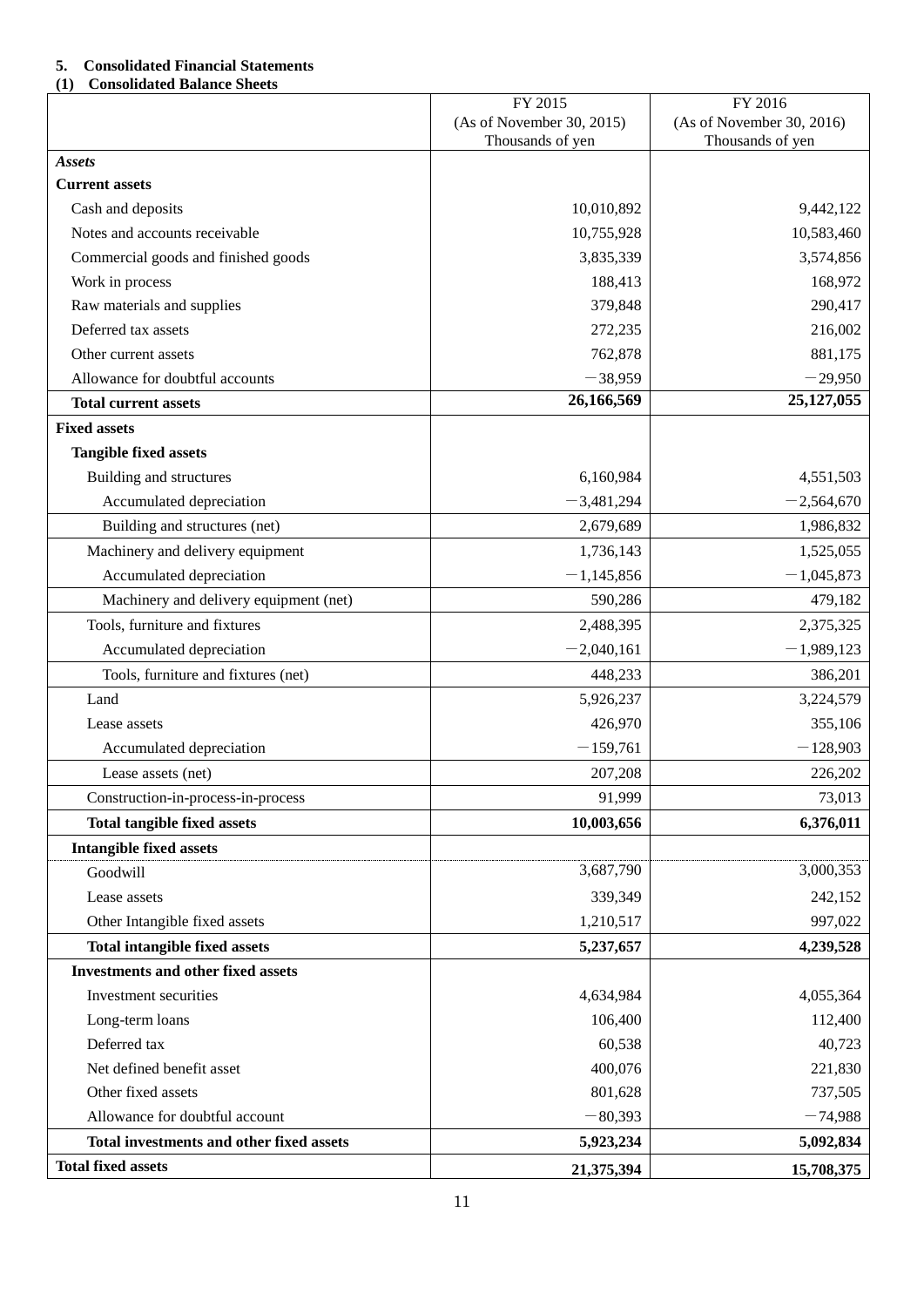| <b>Deferred assets</b>                                |            | 18,205       |
|-------------------------------------------------------|------------|--------------|
| <b>Total assets</b>                                   | 45,593,500 | 40,853,636   |
| <b>Liabilities</b>                                    |            |              |
| <b>Current liabilities</b>                            |            |              |
| Notes and accounts payable                            | 4,502,734  | 4,262,005    |
| Short-term loans payable                              | 4,960,000  | 180,000      |
| Current portion of bond                               |            | 400,000      |
| Current portion of long-term debt                     | 375,396    | 375,396      |
| Accrued tax payable                                   | 616,237    | 379,220      |
| Reserve for bonuses                                   | 164,592    | 175,722      |
| Reserve for director's bonuses                        | 72,511     | 79,232       |
| Other current liabilities                             | 1,607,517  | 1,465,489    |
| <b>Total current liabilities</b>                      | 12,298,989 | 7,317,066    |
| <b>Fixed liabilities</b>                              |            |              |
| Bond                                                  |            | 1,400,000    |
| Long-term debt                                        | 536,477    | 161,081      |
| Deferred tax                                          | 1,129,115  | 1,001,179    |
| Deferred tax assets for revaluation                   | 758,339    | 351,211      |
| Provision for stock benefits                          | 9,804      | 17,375       |
| Provision for director's retirement benefits          | 54,758     | 30,433       |
| Reserve for retirement allowance                      | 20,640     | 35,059       |
| Provision for environmental measures                  | 23,813     | 18,133       |
| Net defined benefit liability                         | 829,319    | 918,021      |
| Other fixed liabilities                               | 556,239    | 343,212      |
| <b>Total fixed liabilities</b>                        | 3,918,507  | 4,275,706    |
| <b>Total liabilities</b>                              | 16,217,496 | 11,592,772   |
| <b>Net Assets</b>                                     |            |              |
| <b>Shareholders' equity</b>                           |            |              |
| Capital                                               | 3,532,492  | 3,532,492    |
| Capital surplus                                       | 3,498,724  | 3,498,724    |
| Retained earnings                                     | 22,436,316 | 23,966,197   |
| Treasury stock                                        | $-956,696$ | $-1,230,960$ |
| <b>Total shareholders' equity</b>                     | 28,510,835 | 29,766,453   |
| Other comprehensive income                            |            |              |
| Valuation difference on available-for-sale securities | 1,625,548  | 1,336,046    |
| Deferred gains or losses on hedges                    | $-1,069$   | 861          |
| Difference in revaluation of land                     | $-514,664$ | $-1,280,438$ |
| Foreign currency translation adjustment               | 1,403,231  | $-463,484$   |
| Remeasurements of defined benefit plans               | 89,739     | $-112,982$   |
| Total other comprehensive income                      | 2,602,786  | $-519,998$   |
| Subscription rights to shares                         |            | 14,408       |
| <b>Minority interests</b>                             |            |              |
| <b>Total net assets</b>                               | 31,113,622 | 29,260,863   |
| Total liabilities and net assets                      | 47,331,118 | 40,853,636   |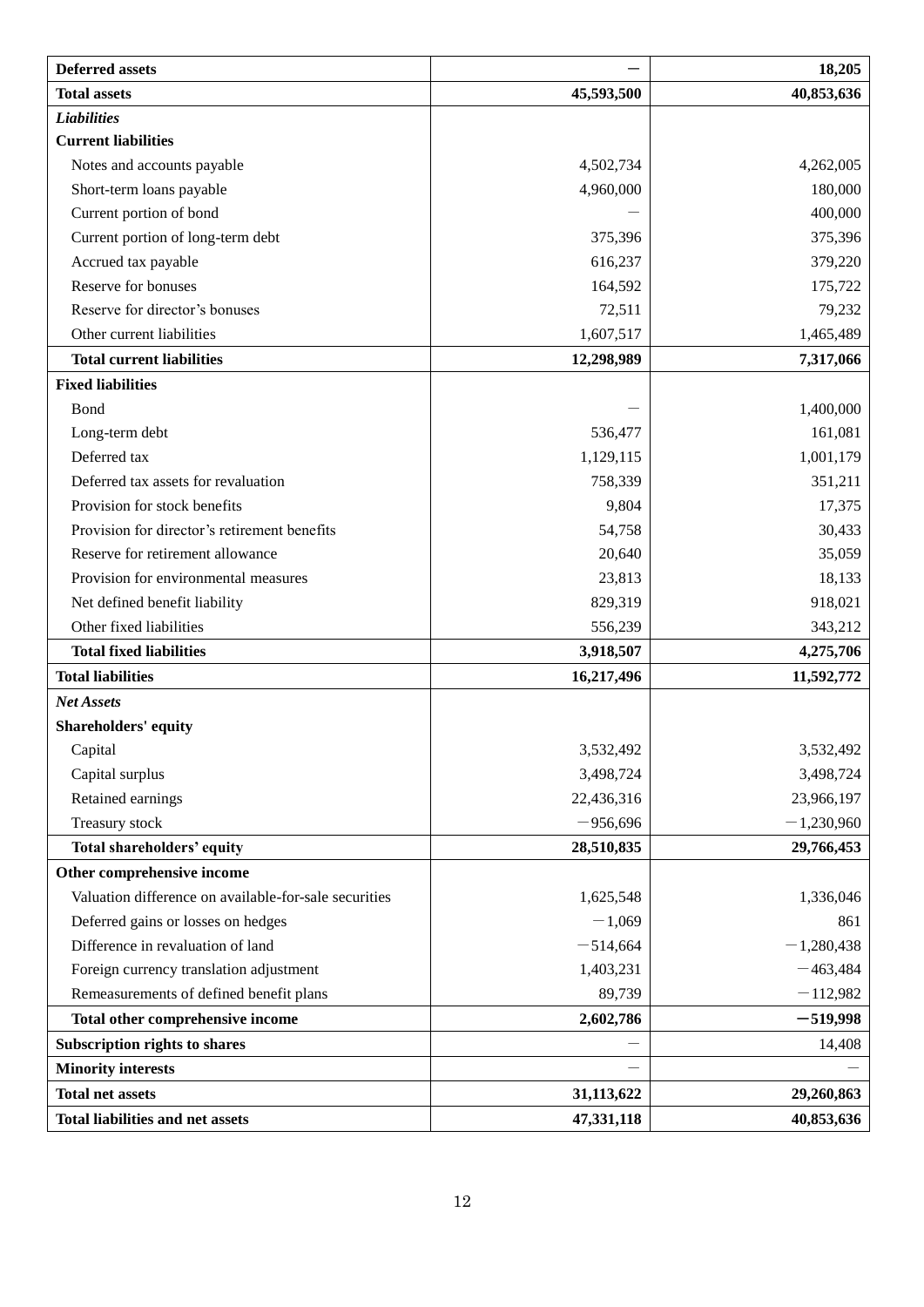## <span id="page-12-0"></span>**(2) Consolidated Statements of Income and Consolidated Statements of Comprehensive Income Consolidated statements of income**

|                                                     | FY 2015                                | FY 2016                                |
|-----------------------------------------------------|----------------------------------------|----------------------------------------|
|                                                     | (December 1, 2014 through              | (December 1, 2015 through              |
|                                                     | November 30, 2015)<br>Thousands of yen | November 30, 2016)<br>Thousands of yen |
| Net sales                                           | 43,293,935                             | 40,086,554                             |
| <b>Cost of sales</b>                                | 32,174,918                             | 29, 285, 355                           |
| <b>Gross profit</b>                                 | 11,119,017                             | 10,801,198                             |
| Selling, general and administrative expenses        |                                        |                                        |
| Salary                                              | 3,126,916                              | 2,987,662                              |
| <b>Bonus</b>                                        | 556,773                                | 628,877                                |
| Welfare expense                                     | 723,426                                | 683,552                                |
| Retirement benefit                                  | 82,297                                 | 89,833                                 |
| Provision of director's bonus                       | 59,747                                 | 72,886                                 |
| Provision of directors' retirement benefits         | 9,600                                  | 5,558                                  |
| Provision for board incentive plan                  | 20,640                                 | 16,262                                 |
| Postage                                             | 140,170                                | 132,425                                |
| Freightage and packing expense                      | 1,174,406                              | 1,184,867                              |
| Provision of allowance for doubtful account         | $-8,734$                               | 274                                    |
| Commission paid                                     | 763,732                                | 689,491                                |
| Rental expense                                      | 412,594                                | 454,575                                |
| Depreciation                                        | 372,782                                | 320,659                                |
| Other selling, general and administrative expense   | 1,942,595                              | 1,766,384                              |
| Total selling, general and administrative expense   | 9,398,007                              | 9,033,310                              |
| <b>Operating Income</b>                             | 1,721,010                              | 1,767,888                              |
| Non-operating income                                |                                        |                                        |
| Interest received                                   | 27,387                                 | 24,831                                 |
| Dividends received                                  | 87,482                                 | 80,425                                 |
| Rent on real estate                                 | 76,118                                 | 76,559                                 |
| Foreign exchange gains                              | 48,264                                 |                                        |
| Commission received                                 | 3,647                                  | 1,271                                  |
| Equity in earnings of affiliates                    | 23,010                                 | 38,703                                 |
| Others                                              | 96,635                                 | 32,496                                 |
| <b>Total non-operating income</b>                   | 362,545                                | 254,287                                |
| <b>Non-operating expenses</b>                       |                                        |                                        |
| Interest paid                                       | 22,131                                 | 16,448                                 |
| Cash discount on sales                              | 91,926                                 | 86,658                                 |
| Depreciation expense of assets lent                 | 11,112                                 | 8,297                                  |
| Foreign exchange losses                             |                                        | 155,748                                |
| Others non-operating expense                        | 86,933                                 | 107,977                                |
| <b>Total non-operating expense</b>                  | 212,104                                | 375,130                                |
| <b>Ordinary Income</b>                              | 1,871,451                              | 1,647,045                              |
| <b>Extra ordinary income</b>                        |                                        |                                        |
| Gains on sales of fixed assets                      | 337,128                                | 18,619                                 |
| Gains on sales of securities                        | 699,121                                | 124,284                                |
| Gains on liquidation of subsidiaries and affiliates |                                        | 83,495                                 |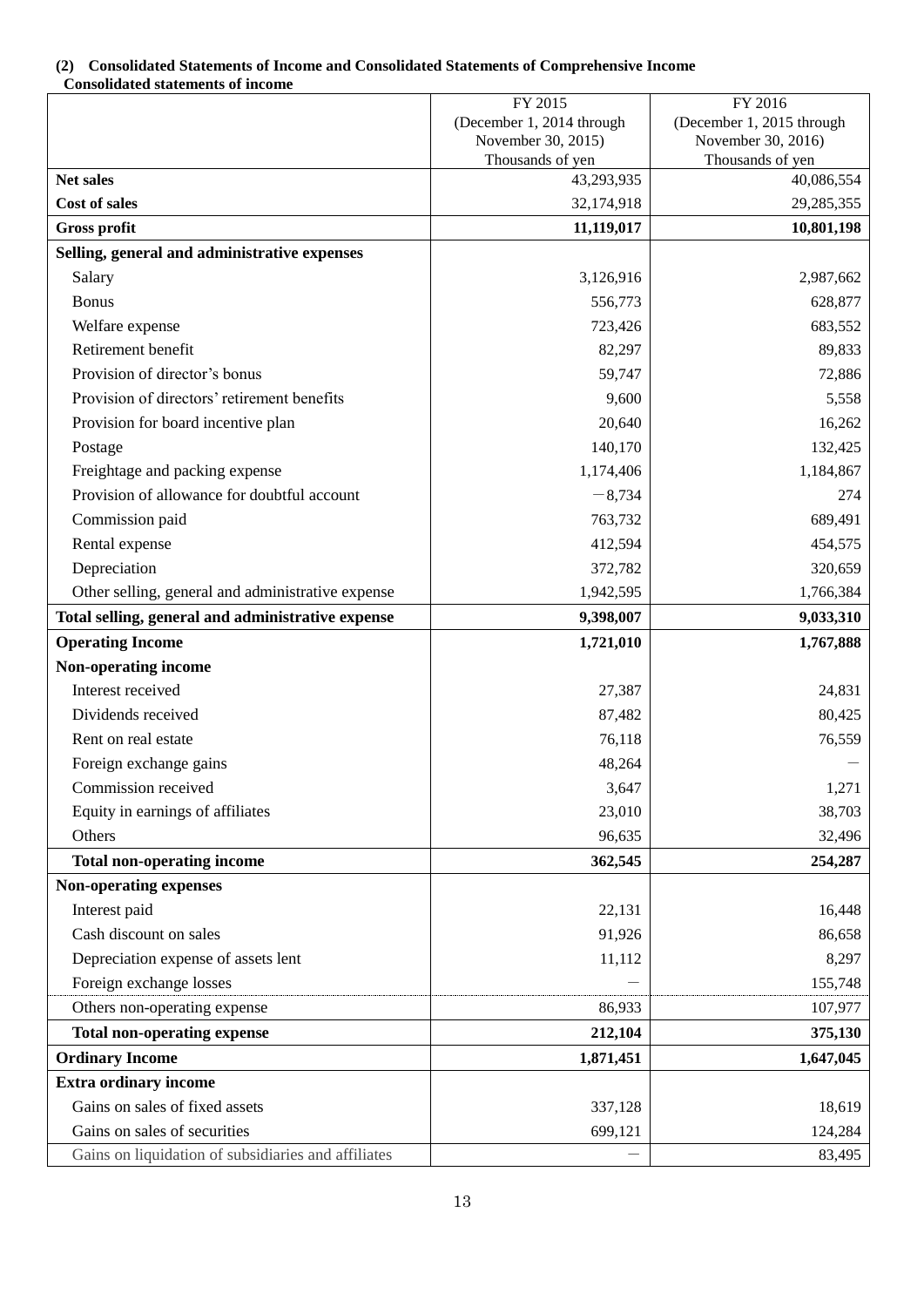| <b>Total Extra Ordinary Income</b>                      | 1,036,249 | 226,399    |
|---------------------------------------------------------|-----------|------------|
| <b>Extra ordinary expenses</b>                          |           |            |
| Losses on sales of fixed assets                         | 3,992     | 11,774     |
| Losses on retirement of fixed assets                    | 11,704    | 2,221      |
| Losses on revaluation of investments in securities      | 21,022    |            |
| Loss on liquidation of affiliates                       | 458,658   |            |
| <b>Total extra ordinary loss</b>                        | 495,378   | 13,996     |
| Net income before taxes and other adjustment            | 2,412,322 | 1,859,448  |
| Corporate, inhabitant and business taxes                | 883,924   | 798,953    |
| Adjustments to corporate and other taxes                | 95,995    | $-121,096$ |
| <b>Total income taxes</b>                               | 979,920   | 677,857    |
| Income before minority interest                         | 1,432,401 | 1,181,591  |
| Profit (loss) attributable to non-controlling interests | –         |            |
| Profit (loss) attributable to owners of parent          | 1,432,401 | 1,181,591  |

# **Consolidated statement of comprehensive income**

|                                                        | FY 2015                   | FY 2016                   |  |
|--------------------------------------------------------|---------------------------|---------------------------|--|
|                                                        | (December 1, 2014 through | (December 1, 2015 through |  |
|                                                        | November 30, 2015)        | November 30, 2016)        |  |
|                                                        | Thousands of yen          | Thousands of yen          |  |
| Income before income taxes                             | 1,432,401                 | 1,181,591                 |  |
| Other comprehensive income                             |                           |                           |  |
| Unrealized gain(loss) on available-for-sale securities | $-186,548$                | $-289,501$                |  |
| Deferred gains or losses on hedges                     | 784                       | 1,930                     |  |
| Land Revaluation                                       | 67,545                    | 19,269                    |  |
| Foreign currency translation adjustment                | 857,488                   | $-1,866,716$              |  |
| Adjustments to retirement benefit                      | $-18,853$                 | $-202,722$                |  |
| Total other comprehensive income                       | 720,416                   | $-2,337,740$              |  |
| <b>Comprehensive income</b>                            | 2,152,818                 | $-1,156,149$              |  |
| (Breakdown)                                            |                           |                           |  |
| Comprehensive income attribute to the parent           | 2,152,818                 | $-1,156,149$              |  |
| Comprehensive income attribute to the minority         |                           |                           |  |
| shareholders                                           |                           |                           |  |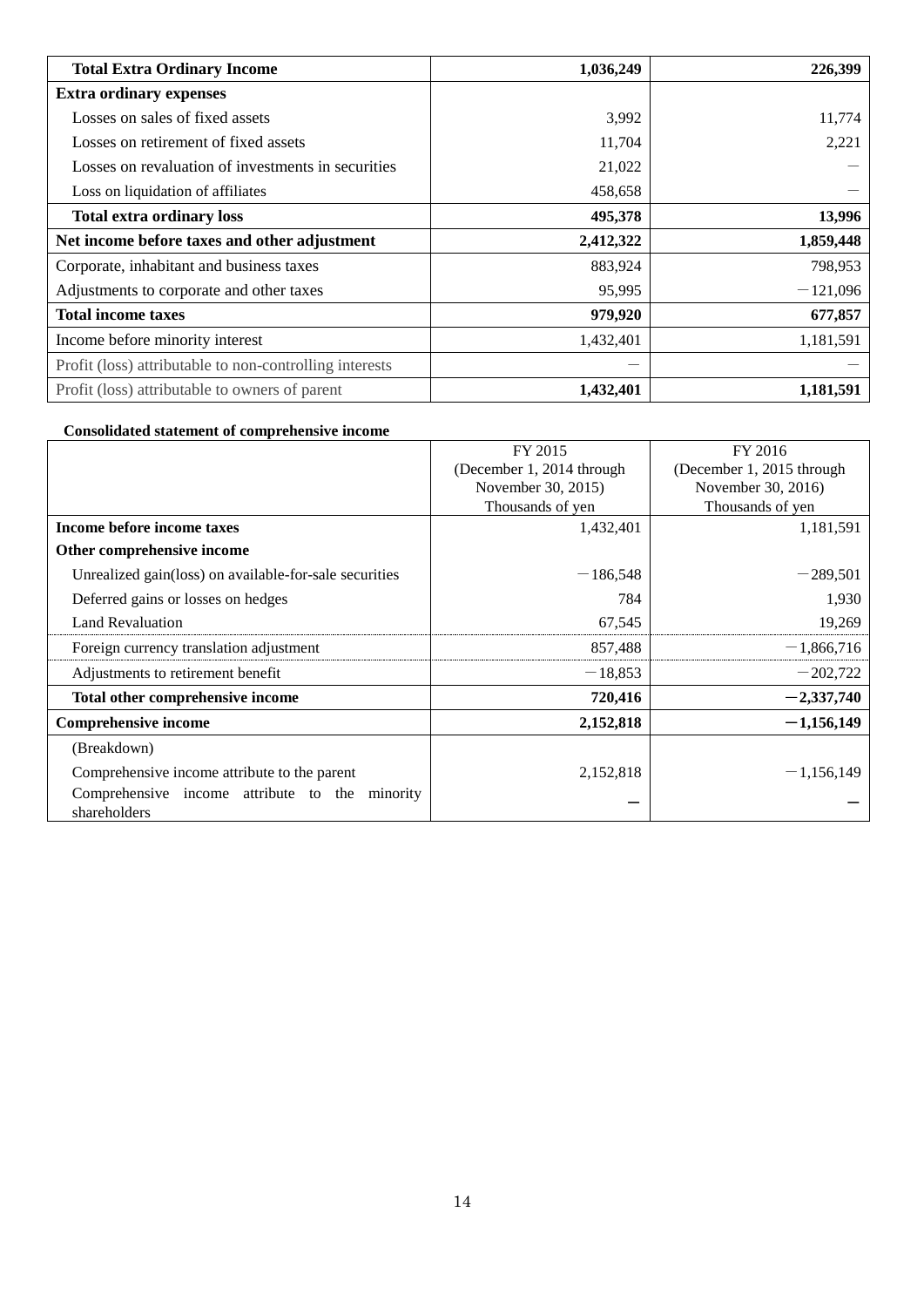# <span id="page-14-0"></span>**(3) Consolidated Statements of Changes in Shareholders' Equity**

FY 2015 (December 1, 2014 through November 30, 2015)

| (Thousands of yen)                                                     |                             |                 |                      |                |                                  |  |
|------------------------------------------------------------------------|-----------------------------|-----------------|----------------------|----------------|----------------------------------|--|
|                                                                        | <b>Shareholders' Equity</b> |                 |                      |                |                                  |  |
|                                                                        | Capital stock               | Capital surplus | Retained<br>earnings | Treasury stock | Total<br>Shareholders'<br>equity |  |
| Balance at the beginning<br>of current period                          | 3,532,492                   | 3,395,115       | 21,364,202           | $-680,993$     | 27,610,816                       |  |
| Cumulative<br>effects<br>of<br>changes<br>in<br>accounting<br>policies |                             |                 | 41,752               |                | 41,752                           |  |
| <b>Restated balance</b>                                                | 3,5532,492                  | 3,395,115       | 21,405,955           | 680,993        | 27,652,569                       |  |
| Changes of items during<br>the period                                  |                             |                 |                      |                |                                  |  |
| Dividends from surplus                                                 |                             |                 | $-397,659$           |                | $-397,659$                       |  |
| Profit<br>$(\text{loss})$<br>attributable to owners<br>of parent       |                             |                 | 1,432,401            |                | 1,432,401                        |  |
| Purchase of treasury<br>stock                                          |                             |                 |                      | $-340,109$     | $-340,109$                       |  |
| Disposal of treasury<br>stock                                          |                             | 103,608         |                      | 64,405         | 168,014                          |  |
| Increase (decrease) in<br>from change of scope<br>of consolidation     |                             |                 |                      |                |                                  |  |
| Reversal of revaluation<br>reserve for land                            |                             |                 | $-4,381$             |                | $-4,381$                         |  |
| Net changes of items<br>other<br>than<br>shareholders' equity          |                             |                 |                      |                |                                  |  |
| Total changes of items<br>during the period                            |                             | 103,608         | 1,030,361            | $-275,703$     | 858,266                          |  |
| Balance at the end of<br>current period                                | 3,532,492                   | 3,498,724       | 22,436,316           | $-956,696$     | 28,510,835                       |  |

|                             |                 | Accumulated other comprehensive income |                |             |           |              |        |                 |
|-----------------------------|-----------------|----------------------------------------|----------------|-------------|-----------|--------------|--------|-----------------|
|                             | Valuation       | Deferred                               | Difference in  | Foreign     | Remeasure | Total        |        |                 |
|                             | difference on   | gains or                               | revaluation of | currency    | ments of  | accumulated  | Stock  |                 |
|                             | available-for-s | losses on                              | land           | translation | defined   | other        | option | Total net asset |
|                             | ale securities  | hedges                                 |                | adjustment  | benefit   | comprehensiv |        |                 |
|                             |                 |                                        |                |             | plans     | e income     |        |                 |
| Balance at the beginning    | 1,812,097       | $-1,853$                               | $-586,591$     | 545,742     | 108,593   | 1,877,988    | —      | 29,488,805      |
| of current period           |                 |                                        |                |             |           |              |        |                 |
| of<br>Cumulative<br>effects |                 |                                        |                |             |           |              |        |                 |
| in<br>changes<br>accounting |                 |                                        |                |             |           |              |        | 41,752          |
| policies                    |                 |                                        |                |             |           |              |        |                 |
| <b>Restated balance</b>     | 1,812,097       | $-1,853$                               | $-586,591$     | 545,742     | 108,593   | 1,877,988    |        | 29,530,557      |
| Changes of items during     |                 |                                        |                |             |           |              |        |                 |
| the period                  |                 |                                        |                |             |           |              |        |                 |
| Dividends from surplus      |                 |                                        |                |             |           |              |        | $-397,659$      |
| Profit<br>$(\text{loss})$   |                 |                                        |                |             |           |              |        |                 |
| attributable to owners      |                 |                                        |                |             |           |              |        | 1,432,401       |
| of parent                   |                 |                                        |                |             |           |              |        |                 |
| Purchase<br>of treasury     |                 |                                        |                |             |           |              |        |                 |
| stock                       |                 |                                        |                |             |           |              |        | $-340,109$      |
| Disposal of treasury        |                 |                                        |                |             |           |              |        | 168,014         |
| stock                       |                 |                                        |                |             |           |              |        |                 |
| Increase (decrease) in      |                 |                                        |                |             |           |              |        |                 |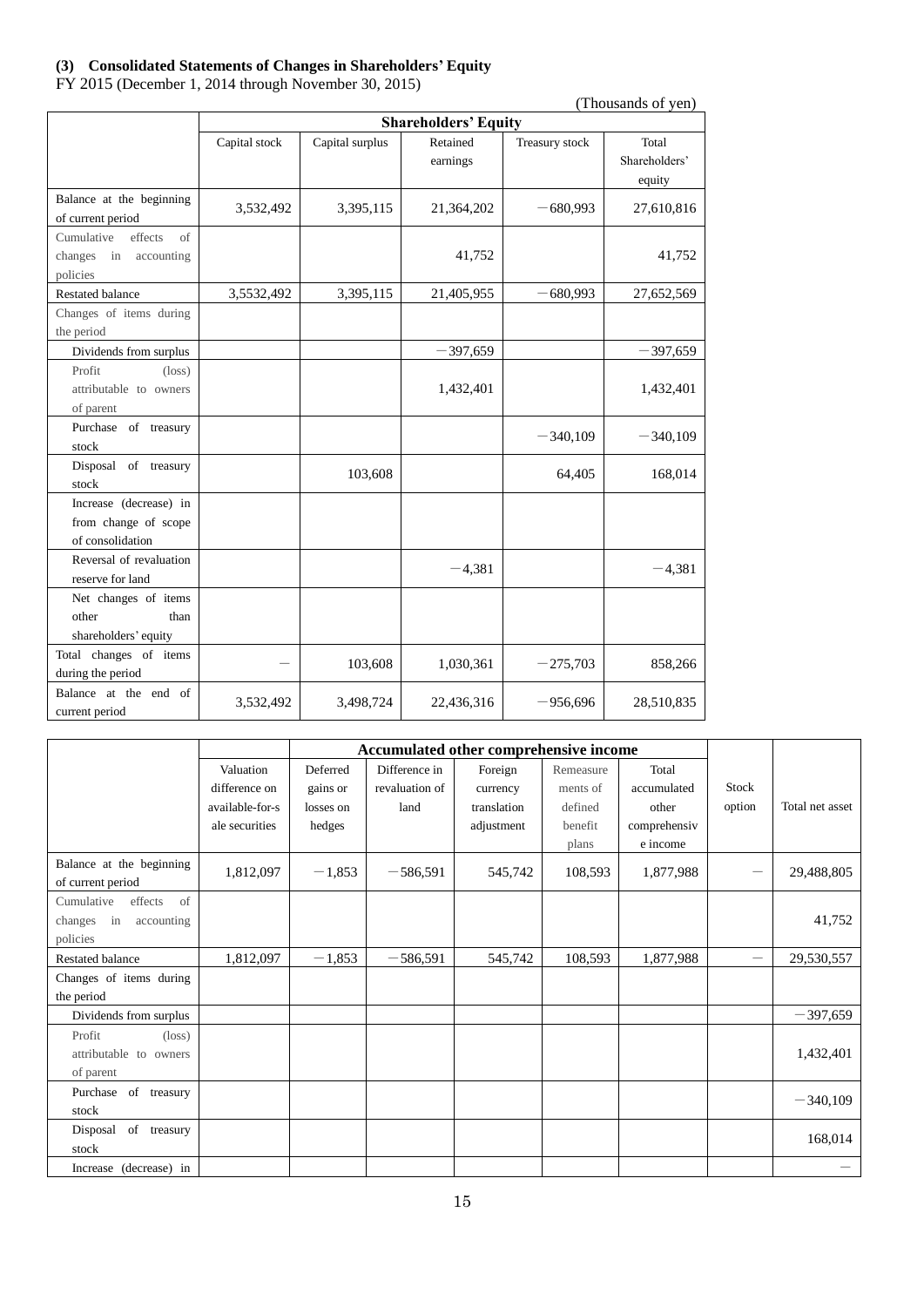| from change of scope                                          |            |          |            |           |           |           |            |
|---------------------------------------------------------------|------------|----------|------------|-----------|-----------|-----------|------------|
| of consolidation                                              |            |          |            |           |           |           |            |
| Reversal of revaluation<br>reserve for land                   |            |          |            |           |           |           | $-4,381$   |
| Net changes of items<br>other<br>than<br>shareholders' equity | $-186,548$ | 784      | 71,926     | 857,488   | $-18,853$ | 724,797   | 724,797    |
| changes of<br>Total<br>items<br>during the period             | $-186,548$ | 784      | 71,926     | 857,488   | $-18,853$ | 724,797   | 1,583,064  |
| Balance at the end of<br>current period                       | 1,625,548  | $-1,069$ | $-514,664$ | 1,403,231 | 89,739    | 2,602,786 | 31,113,622 |

FY 2016 (December 1, 2015 through November 30, 2016)

 $\frac{100\text{ g}}{\text{Starabalders' Favity}}$  (Thousands of yen)

|                                                                     |               | (1100000000001, 1000)<br><b>Shareholders' Equity</b> |                      |                |                                  |  |  |  |
|---------------------------------------------------------------------|---------------|------------------------------------------------------|----------------------|----------------|----------------------------------|--|--|--|
|                                                                     | Capital stock | Capital surplus                                      | Retained<br>earnings | Treasury stock | Total<br>Shareholders'<br>equity |  |  |  |
| Balance at the beginning<br>of current period                       | 3,532,492     | 3,498,724                                            | 22,436,316           | $-956,696$     | 28,510,835                       |  |  |  |
| Cumulative<br>effects<br>of<br>changes<br>in accounting<br>policies |               |                                                      |                      |                |                                  |  |  |  |
| Restated balance                                                    | 3,5532,492    | 3,498,724                                            | 22,436,316           | $-956,696$     | 28,510,835                       |  |  |  |
| Changes of items during<br>the period                               |               |                                                      |                      |                |                                  |  |  |  |
| Dividends from surplus                                              |               |                                                      | $-452,184$           |                | $-452,184$                       |  |  |  |
| Profit<br>$(\text{loss})$<br>attributable to owners<br>of parent    |               |                                                      | 1,181,591            |                | 1,181,591                        |  |  |  |
| Purchase of treasury<br>stock                                       |               |                                                      |                      | $-276,965$     | $-276,965$                       |  |  |  |
| Disposal of treasury<br>stock                                       |               |                                                      |                      | 2,702          | 2,702                            |  |  |  |
| Increase (decrease) in<br>from change of scope<br>of consolidation  |               |                                                      | 15,431               |                | 15,431                           |  |  |  |
| Reversal of revaluation<br>reserve for land                         |               |                                                      | 785,043              |                | 785,043                          |  |  |  |
| Net changes of items<br>other<br>than<br>shareholders' equity       |               |                                                      |                      |                |                                  |  |  |  |
| Total changes of items<br>during the period                         |               |                                                      | 1,529,880            | $-274,263$     | 1,255,617                        |  |  |  |
| Balance at the end of<br>current period                             | 3,532,492     | 3,498,724                                            | 23,966,197           | $-1,230,960$   | 29,766,453                       |  |  |  |

|                                        |                 |           | Accumulated other comprehensive income |             |           |              |              |                 |
|----------------------------------------|-----------------|-----------|----------------------------------------|-------------|-----------|--------------|--------------|-----------------|
|                                        | Valuation       | Deferred  | Difference in                          | Foreign     | Remeasure | Total        |              |                 |
|                                        | difference on   | gains or  | revaluation of                         | currency    | ments of  | accumulated  | <b>Stock</b> |                 |
|                                        | available-for-s | losses on | land                                   | translation | defined   | other        | option       | Total net asset |
|                                        | ale securities  | hedges    |                                        | adjustment  | benefit   | comprehensiv |              |                 |
|                                        |                 |           |                                        |             | plans     | e income     |              |                 |
| Balance at the beginning               | 1,625,548       | $-1.069$  | $-514,664$                             | 1,403,231   | 89.739    | 2,602,786    |              | 31,113,622      |
| of current period                      |                 |           |                                        |             |           |              |              |                 |
| Cumulative<br>effects<br><sub>of</sub> |                 |           |                                        |             |           |              |              |                 |
| in<br>accounting<br>changes            |                 |           |                                        |             |           |              |              |                 |
| policies                               |                 |           |                                        |             |           |              |              |                 |
| <b>Restated balance</b>                | 1,625,548       | $-1.069$  | $-514,664$                             | 1,403,231   | 89,739    | 2,602,786    |              | 31,113,622      |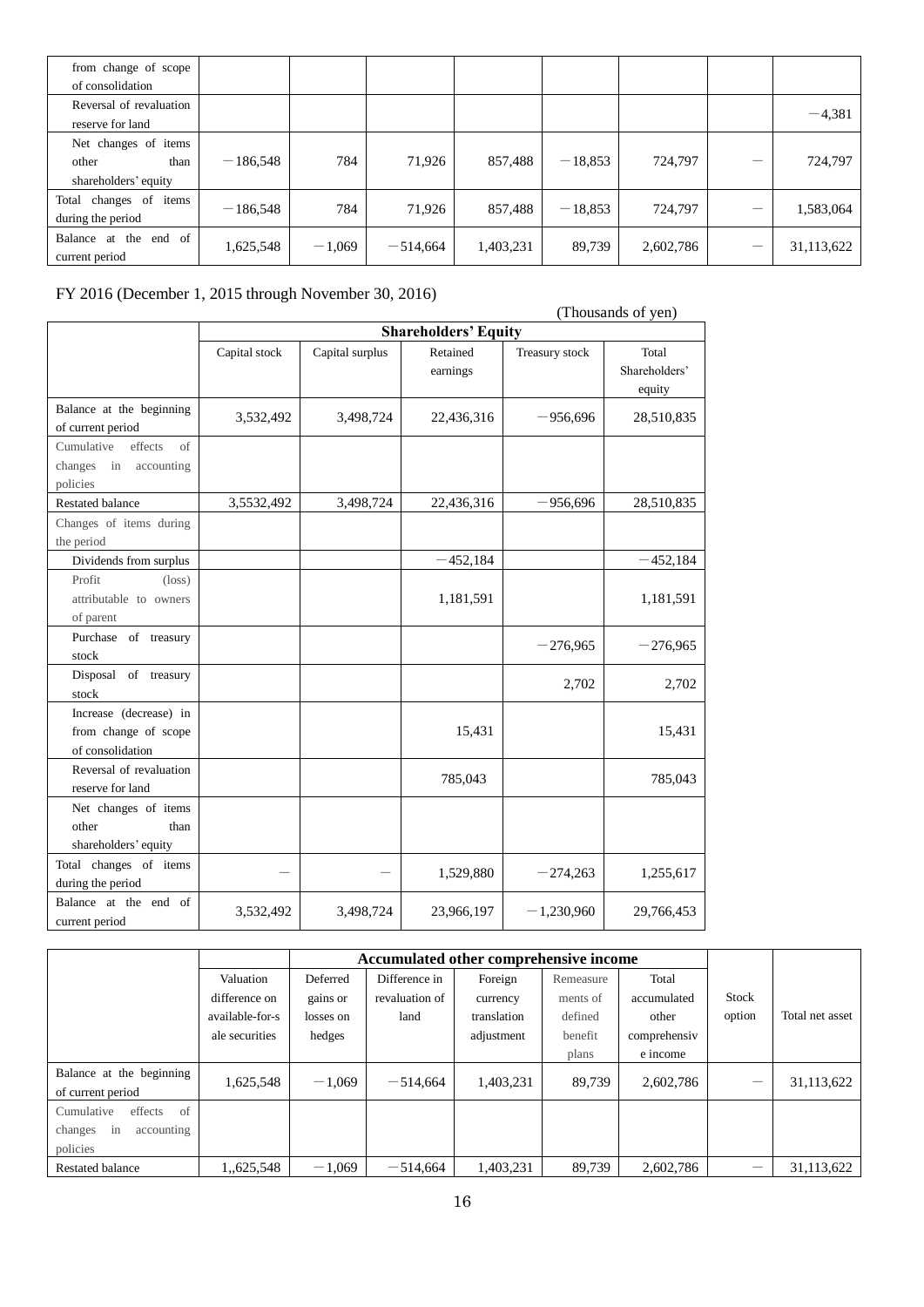| Changes of items during                                            |            |       |              |              |            |              |        |              |
|--------------------------------------------------------------------|------------|-------|--------------|--------------|------------|--------------|--------|--------------|
| the period                                                         |            |       |              |              |            |              |        |              |
| Dividends from surplus                                             |            |       |              |              |            |              |        | $-452,184$   |
| Profit<br>$(\text{loss})$<br>attributable to owners<br>of parent   |            |       |              |              |            |              |        | 1,181,591    |
| Purchase of treasury<br>stock                                      |            |       |              |              |            |              |        | $-276,965$   |
| Disposal of treasury<br>stock                                      |            |       |              |              |            |              |        | 2,702        |
| Increase (decrease) in<br>from change of scope<br>of consolidation |            |       |              |              |            |              |        | 15,431       |
| Reversal of revaluation<br>reserve for land                        |            |       |              |              |            |              |        | 785,043      |
| Net changes of items<br>other<br>than<br>shareholders' equity      | $-289,501$ | 1,930 | $-765,773$   | $-1,866,716$ | $-202,722$ | $-3,122,784$ | 14,408 | $-3,108,376$ |
| Total changes of items<br>during the period                        | $-289,501$ | 1,930 | $-765,773$   | $-1,866,716$ | $-202,722$ | $-3,122,784$ | 14,408 | $-1,852,758$ |
| Balance at the end of<br>current period                            | 1,336,046  | 861   | $-1,280,438$ | $-463,484$   | $-112,982$ | $-519,998$   | 14,408 | 29,260,863   |

## <span id="page-16-0"></span>**(4) Consolidated of Cash Flows**

|                                                                                                                    | FY 2015                   | FY 2016                   |
|--------------------------------------------------------------------------------------------------------------------|---------------------------|---------------------------|
|                                                                                                                    | (December 1, 2014 through | (December 1, 2015 through |
|                                                                                                                    | November 30, 2015)        | November 30, 2016)        |
|                                                                                                                    | Thousands of yen          | Thousands of yen          |
| <b>Cash flows from operating activities</b>                                                                        |                           |                           |
| Income (loss) before income taxes                                                                                  | 2,412,322                 | 1,859,448                 |
| Depreciation of amortization                                                                                       | 726,221                   | 617,115                   |
| Depreciation of goodwill                                                                                           | 237,208                   | 212,195                   |
| Change in provision for bonus                                                                                      | 25,083                    | 21,882                    |
| Changes in net defined benefit asset                                                                               | $-161,918$                | 178,246                   |
| Changes net defined benefit liability                                                                              | 76,756                    | 88,701                    |
| Change in reverse for retirement benefits for officers                                                             | $-74,850$                 | $-24,325$                 |
| Changes in reverse for employee stock ownership plan                                                               | 5,178                     | 7.570                     |
| Changes in board incentive plan                                                                                    | 20,640                    | 14,419                    |
| Change in allowance for doubtful accounts                                                                          | $-47,053$                 | $-24,366$                 |
| Interest income and dividends income                                                                               | $-114,869$                | $-105,256$                |
| Interest paid                                                                                                      | 22,131                    | 16,448                    |
| Equity in net income of affiliates                                                                                 | $-23,010$                 | $-38,703$                 |
| Gains from sale of fixed assets                                                                                    | $-333,135$                | $-6,845$                  |
| Gains from sale of investment securities                                                                           | $-699,121$                | $-124,284$                |
| Loss on retirement of noncurrent assets                                                                            | 11,704                    | 2,221                     |
| Profit from revaluation of investment securities                                                                   | 21,022                    |                           |
| Reversal of foreign currency translation adjustment for<br>reducing the capital of controlled foreign subsidiaries | 458,658                   | $-83,495$                 |
| Change in notes and accounts                                                                                       | $-108,627$                | $-353,153$                |
| Change in inventory                                                                                                | 333,308                   | $-13,196$                 |
| Change in account payable                                                                                          | $-276,601$                | 32,344                    |
| Others                                                                                                             | 22,603                    | 45,067                    |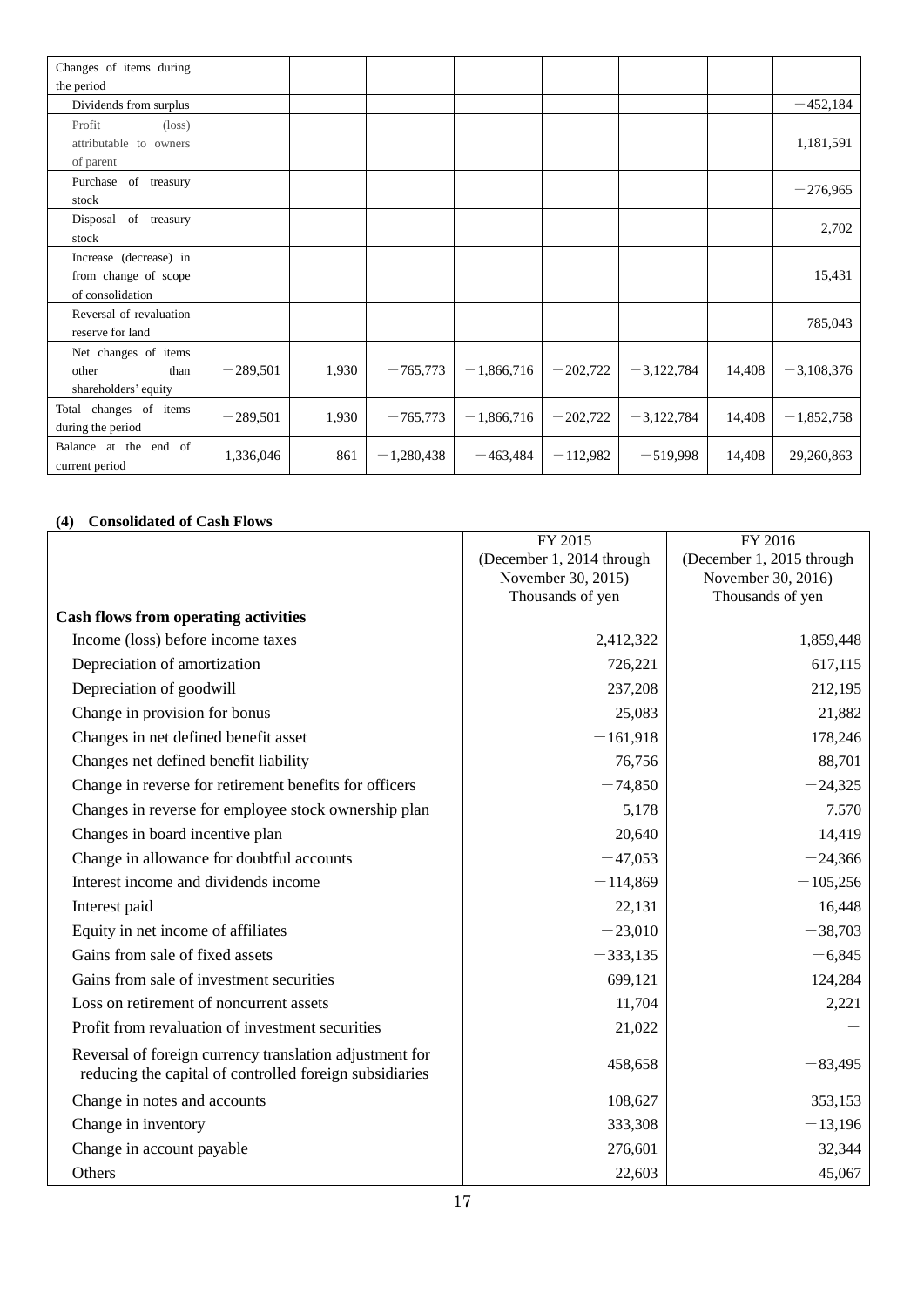| Subtotal                                                                    | 2,533,654    | 2,322,036    |
|-----------------------------------------------------------------------------|--------------|--------------|
| Proceed from interest and dividends income                                  | 119,604      | 103,852      |
| Payment of interest                                                         | $-22,251$    | $-17,781$    |
| Payment of corporate tax                                                    | $-596,218$   | $-1,016,211$ |
| Net cash(used in)provided by operating activities                           | 2,034,248    | 1,391,896    |
| <b>Cash flows from investing activities</b>                                 |              |              |
| Decrease in time deposit                                                    | $-104,040$   | $-224,457$   |
| Increase in time deposit                                                    |              | 242,899      |
| Purchase of investment securities                                           | $-27,604$    | $-27,871$    |
| Increase of sale for investment securities                                  | 865,498      | 209,288      |
| Purchase of stocks of affiliates                                            | $-261,500$   |              |
| Proceeds from liquidation of affiliates                                     |              | 87,723       |
| Purchase of tangible fixed assets                                           | $-549,070$   | $-386,153$   |
| Proceeds from sale for tangible fixed assets                                | 1,049,020    | 2,944,419    |
| Purchase of intangible assets                                               | $-11,459$    | $-32,590$    |
| Proceeds from loans receivable                                              | 45,026       | 52,469       |
| Payments of loans receivable                                                |              | $-105,750$   |
| Others                                                                      | $-28,755$    | $-31,090$    |
| Net cash provided by (used in) investing activities                         | 977,114      | 2,728,887    |
| <b>Cash flows from financing activities</b>                                 |              |              |
| Changes in short-term debt                                                  |              | $-4,810,300$ |
| Repayments of lease obligations                                             | $-168,635$   | $-168,756$   |
| Repayment of long-term loans                                                | $-375,396$   | $-375,396$   |
| Proceeds from issuance of bonds                                             |              | 1,978,993    |
| Redemption of bonds                                                         |              | $-200,000$   |
|                                                                             |              |              |
| Proceeds from sale from treasury stock                                      | 168,014      | 2,702        |
| Payments to acquire treasury stock                                          | $-340,109$   | $-276,965$   |
| Payments of dividends                                                       | $-397,659$   | $-452,184$   |
| Net cash used in financing activities                                       | $-1,113,784$ | $-4,301,906$ |
| Effects of exchange rate on cash and cash equivalents                       | 113,651      | $-387,580$   |
| Net increase (decrease) in cash and cash equivalents                        | 2,011,229    | $-568,702$   |
| Cash and cash equivalents at beginning of year                              | 6,847,667    | 8,858,896    |
| Increase in cash and cash equivalents from newly                            |              | 63,022       |
| consolidated subsidiary                                                     |              |              |
| Decrease in cash and cash equivalents from newly<br>consolidated subsidiary |              | $-30,508$    |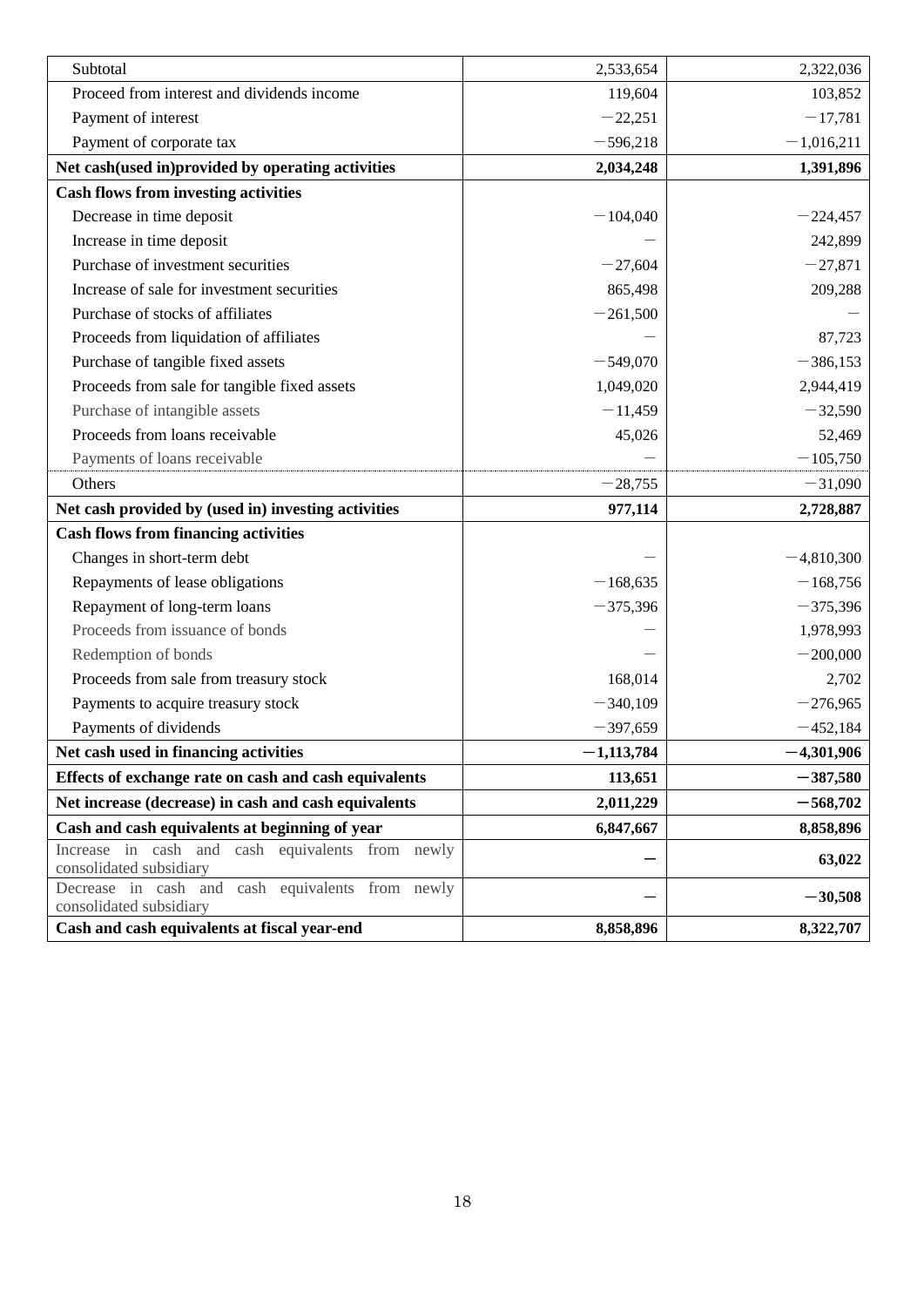## <span id="page-18-0"></span>**(5) Notes regarding Consolidated Financial Statements**

<span id="page-18-1"></span>[Notes on assumption of going concern**]** Not applicable.

## <span id="page-18-2"></span>[Changes in accounting principal]

Changes in Accounting Policies

Standards such as the Accounting Standard for Business Combinations (ASBJ Statement No.21 of September 13, 2013), the Accounting Standard for Consolidated Financial Statements (ASBJ Statement No. 22 of September 13, 2013), and the Accounting Standard for Business Divestitures (ASBJ Statement No.7 of September 13, 2013) have been applied from the first quarter of the fiscal year under review. The purpose for applying these standards was to change the method for recording the difference from changes in the Company's equity in its subsidiaries that remain controlled by the Company as capital surplus and as an expense in the consolidated fiscal year in which expenses related to acquisition are incurred. For business combinations implemented after the beginning of this fiscal year under review, the method will be changed to one that reflects the revision of distributed amounts of acquisition costs by determining provisional accounting treatment in the yearly consolidated financial statements for the yearly consolidated accounting period to which the date of business combination belongs. In addition, the Company has changed the presentation of net profit and other items and the presentation of minority interests to non-controlling interests. To reflect this change, the consolidated financial statements for the fiscal year ended November 30, 2015 have been replaced.

The application of the Accounting Standard for Business Combinations and the other standards follows the transitional treatment specified in Article 58-2 (4) of the Accounting Standard for Business Combinations, Article 44-5 (4) of the Accounting Standard for Consolidated Financial Statement, and Article 57-4 (4) of the Accounting Standard for Business Divestiture. The application of these standards has been under way since the beginning of the first quarter of the fiscal year under review, and will continue to be applied going forward.

Under these revised accounting standard, company changed some tiles related consolidate cash flow.

Cash flow for related expenses of acquisition or disposal of consolidated subsidiary, expenses which happened by acquisition or disposal of non-consolidated subsidiary are listed in "cash flows from operating activities".

This change never effect to operating profit, ordinary profit income before income taxes and minority interests, and per share information.

(Practical Solution on a Change in the Depreciation Method)

Following the revision to the Corporation Tax Act, the Company adopted the "Practical Solution on a Change in Depreciation Method Due to Tax Reform 2016" (ASBJ PITF No. 32, June 17, 2016) effective from the third quarter of this consolidated accounting term. It also changed the depreciation method for facilities attached to buildings and structures acquired on or after April 1, 2016, making the switch from the declining balance method to the straight line method. The effect of the change on the Company's operating profit, ordinary profit, and income before income taxes and minority

interests for this consolidated fiscal year is minimal.

<span id="page-18-3"></span>[Additional Information]

(The transaction for employees through trust)

(1) The overview of the transaction

We have introduced "Stock Granting Trust(J-Esop)" to motivate employees for share price and revenue.

This is the system that employee get Morito's share based on certain requirement which determined by our stock benefit regulations.

It imparts points in accordance with the individual contributions, to benefit the stock corresponding to the granted point when acquiring the entitlement by certain conditions. For shares to be benefits to employees, including to get future than the amount which had been previously trust settings, and then shall be managed separately as trust property.

With the introduction of this system, in addition to interest in the motivation and stock of employees' increases, it is expected that contribute to secure excellent human resources.

(2) Treasury stock in the trust

The treasury shares in the trust, booked value in the trust, have been recorded as treasury shares in net assets.

The number of shares and booked value are 153,076 thousand yen, 392shares in FY2015, and 152,216 thousand yen, 389shares in FY2016.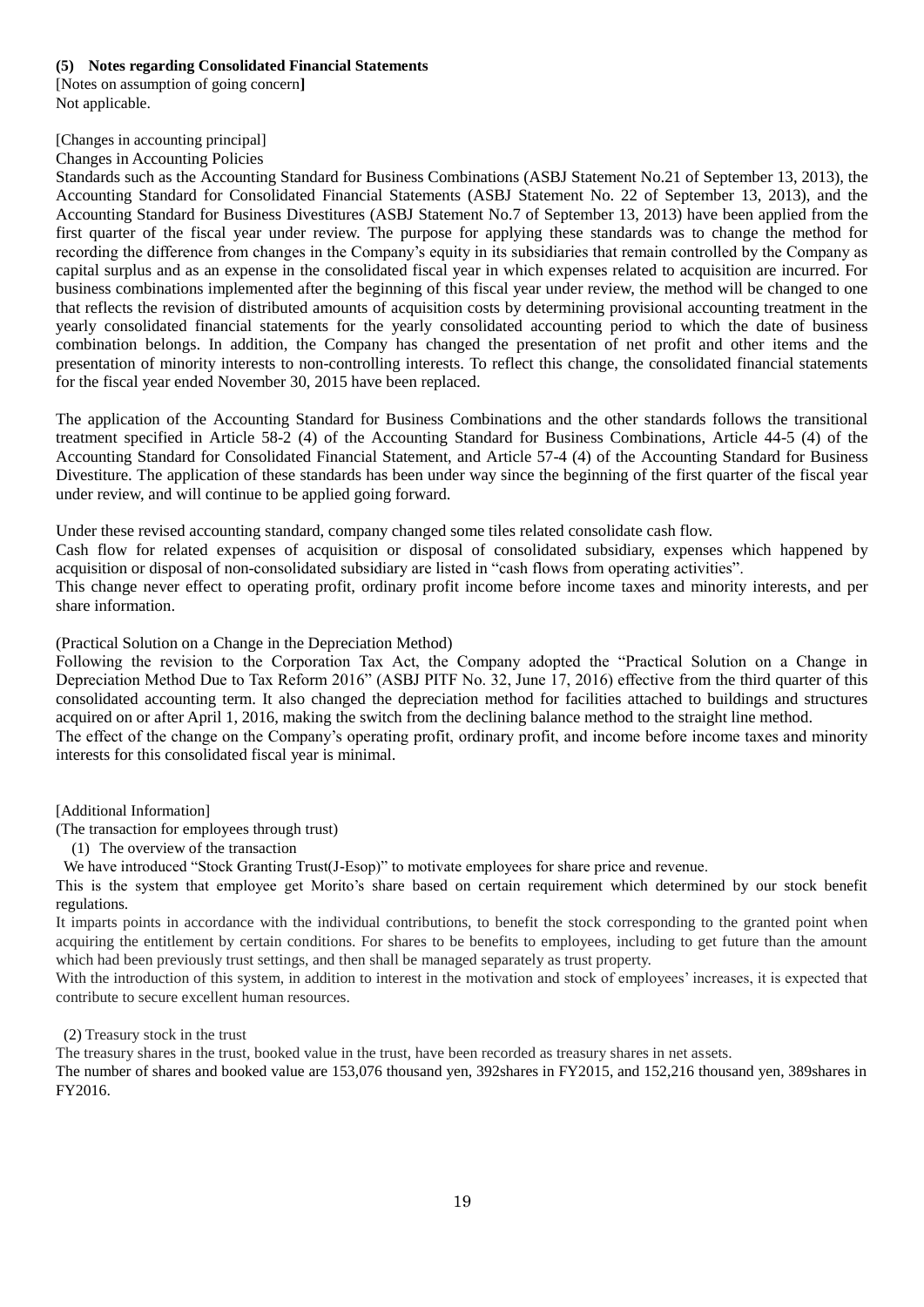(The Transaction for the Board Incentive Plan Trust)

The Board Incentive Plan Trust was approved by the general shareholders meeting held on February 26, 2015. The main objective of this scheme is to increase the board members' motivation to make contributions to improve business performance and increase enterprise value.

Trust transaction is accounted based on "Practical handling concerning the delivering of company outstanding shares to employee through the trust" (ASBJ PITF No.30 of March 26, 2015).

#### (1) Summary of the Transaction

This system is a performance-based stock compensation which delivers treasury stock to directors by level of achievement for sales and operating profit of each fiscal year. However, board member may receive the grant of the company shares at the time of retirement.

### (2) Remaining treasury stock in the trust

Remaining treasury stock in the trust is recorded in net assets as treasury stock by book value of the trust. The book value of the treasury stock at the end of the FY2015 is ¥168,000 thousand, 175 thousand shares. The number of the treasury stock at the end of the current fiscal year is ¥166,156 thousand, 173 thousand shares.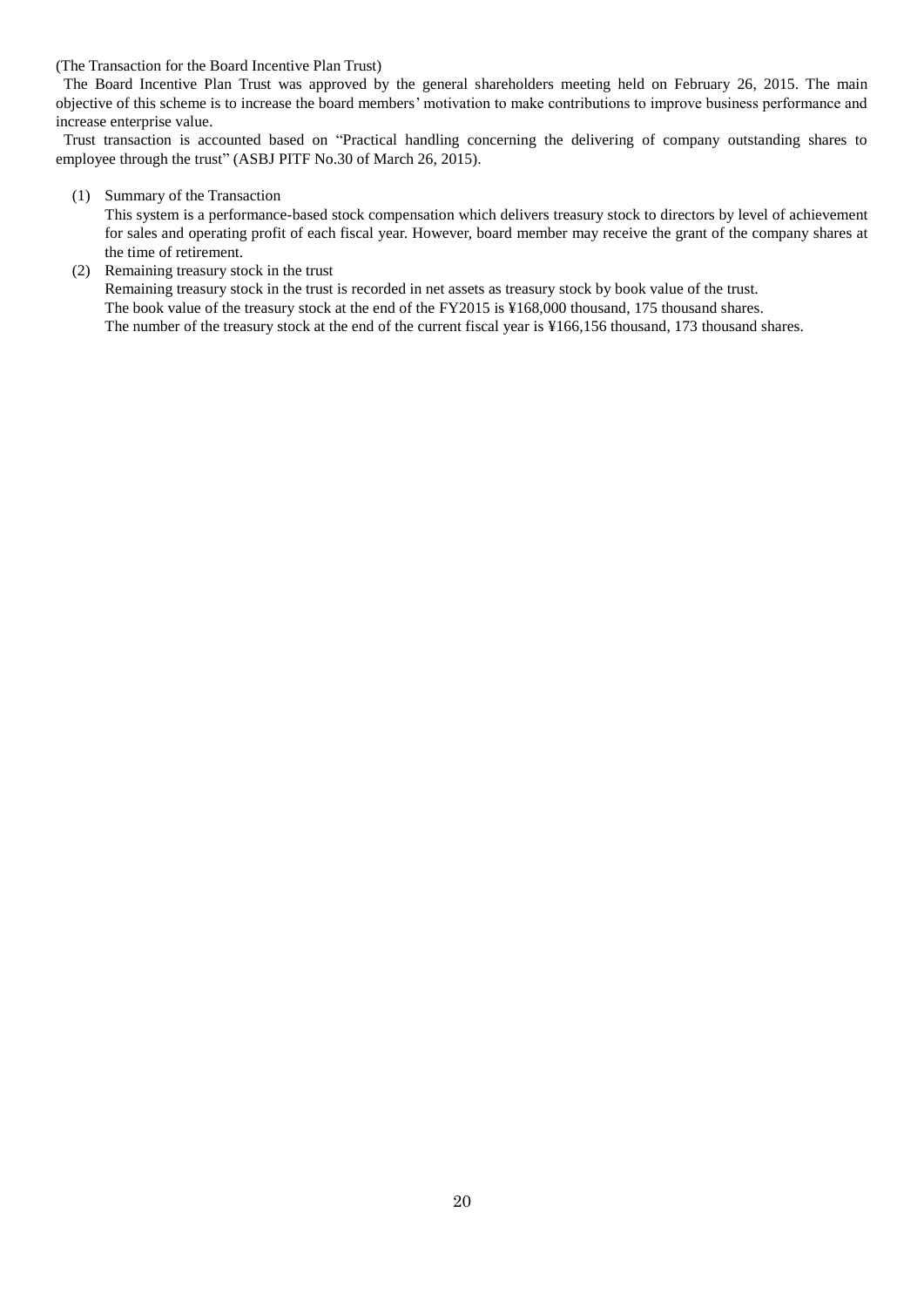#### <span id="page-20-0"></span>[Segment Information]

1. Fiscal Year 2015(December 1, 2014 through November 30, 2015)

The information on net sales, income or loss, assets and other items by reportable segment

| THOUSAIRES OF YELL               |            |                    |           |            |               |            |  |
|----------------------------------|------------|--------------------|-----------|------------|---------------|------------|--|
|                                  |            | Reportable Segment |           | Adjustment | Consolidated  |            |  |
|                                  | Japan      | Asia               | EU and US | Total      | (Note $1,3$ ) | Statement  |  |
|                                  |            |                    |           |            |               | Amount     |  |
|                                  |            |                    |           |            |               | (Note 2)   |  |
|                                  | Japan      | Asia               | EU and US | Total      |               |            |  |
| <b>Net Sales</b>                 |            |                    |           |            |               |            |  |
| Sales to external customers      | 28,397,032 | 8,138,317          | 6,758,585 | 43,293,935 |               | 43,293,935 |  |
| Inter segment sales and transfer | 2,494,776  | 2,225,975          | 117,525   | 4,838,277  | $-4,838,277$  |            |  |
| Total                            | 30,891,809 | 10,364,293         | 6,876,110 | 48,132,213 | $-4,838,277$  | 43,293,935 |  |
| Segment income                   | 1,176,332  | 468,718            | 468,136   | 2,113,188  | $-392,178$    | 1,721,010  |  |
| Segment asset                    | 31,399,836 | 7,011,055          | 7,743,139 | 46,154,030 | 1,177,087     | 47,331,118 |  |
| Other                            |            |                    |           |            |               |            |  |
| Depreciation                     | 375,775    | 181,462            | 168,983   | 726,221,   |               | 726,221    |  |
| tangible<br>Increase in<br>fixed | 536,707    | 99,869             | 98,179    | 734,755    |               | 734,755    |  |
| assets                           |            |                    |           |            |               |            |  |

(Thousands of  $_{\text{even}}$ )

(Notes)

1. Adjustment of  $-392,178$  thousand yen includes  $-326,820$  thousand yen corporate expenses that are not distributed to each reportable segment and other  $-65,357$  thousand yen.

2. The amounts for income or losses in the reportable segments were subsequently adjusted with the amount of operating income on the consolidated profit and loss statement.

3. The adjustment for segment asset includes elimination of intersegment transaction  $-9,867,282$  thousand yen and corporate asset 11,044,370 thousand yen that have not been distributed to reportable segment. Corporate assets consists mainly of assets not belonging to specific segment (cash and cash equivalent and investments in securities) and assets related to administrative operations.

Fiscal Year 2016(December 1, 2015 through November 30, 2016)

The information on net sales, income or loss, assets and other items by reportable segment

|                                  |            |                    |            |              |               | (Thousands of yen) |
|----------------------------------|------------|--------------------|------------|--------------|---------------|--------------------|
|                                  |            | Reportable Segment | Adjustment | Consolidated |               |                    |
|                                  | Japan      | Asia               | EU and US  | Total        | (Note $1,3$ ) | <b>Statement</b>   |
|                                  |            |                    |            |              |               | Amount             |
|                                  |            |                    |            |              |               | (Note 2)           |
|                                  | Japan      | Asia               | EU and US  | Total        |               |                    |
| <b>Net Sales</b>                 |            |                    |            |              |               |                    |
| Sales to external customers      | 28,089,934 | 6,522,586          | 5,474,033  | 40,086,554   |               | 40,086,554         |
| Inter segment sales and transfer | 2,396,899  | 2,376,064          | 49,156     | 4,822,120    | $-4,822,120$  |                    |
| Total                            | 30,486,833 | 8,898,651          | 5,523,189  | 44,908,675   | $-4,822,120$  | 40,086,554         |
| Segment income                   | 1,310,161  | 489,481            | 250,774    | 2,050,416    | $-282,528$    | 1,767,888          |
| Segment asset                    | 28,056,904 | 6,149,224          | 6,534,711  | 40,740,840   | 112,796       | 40,853,636         |
| Other                            |            |                    |            |              |               |                    |
| Depreciation                     | 336,824    | 149,928            | 130,362    | 617,115      |               | 617,115            |
| tangible<br>Increase in<br>fixed | 293,901    | 94,669             | 68,917     | 457,488      |               | 457,488            |
| assets                           |            |                    |            |              |               |                    |

(Notes)

1. Adjustment of  $-282,528$  thousand yen includes  $-343,105$  thousand yen corporate expenses that are not distributed to each reportable segment and other  $-60,576$  thousand yen.

2. The amounts for income or losses in the reportable segments were subsequently adjusted with the amount of operating income on the consolidated profit and loss statement.

3. The adjustment for segment asset includes elimination of intersegment transaction  $-9,855,011$  thousand yen and corporate asset 9,967,807 thousand yen that have not been distributed to reportable segment. Corporate assets consists mainly of assets not belonging to specific segment (cash and cash equivalent and investments in securities) and assets related to administrative operations.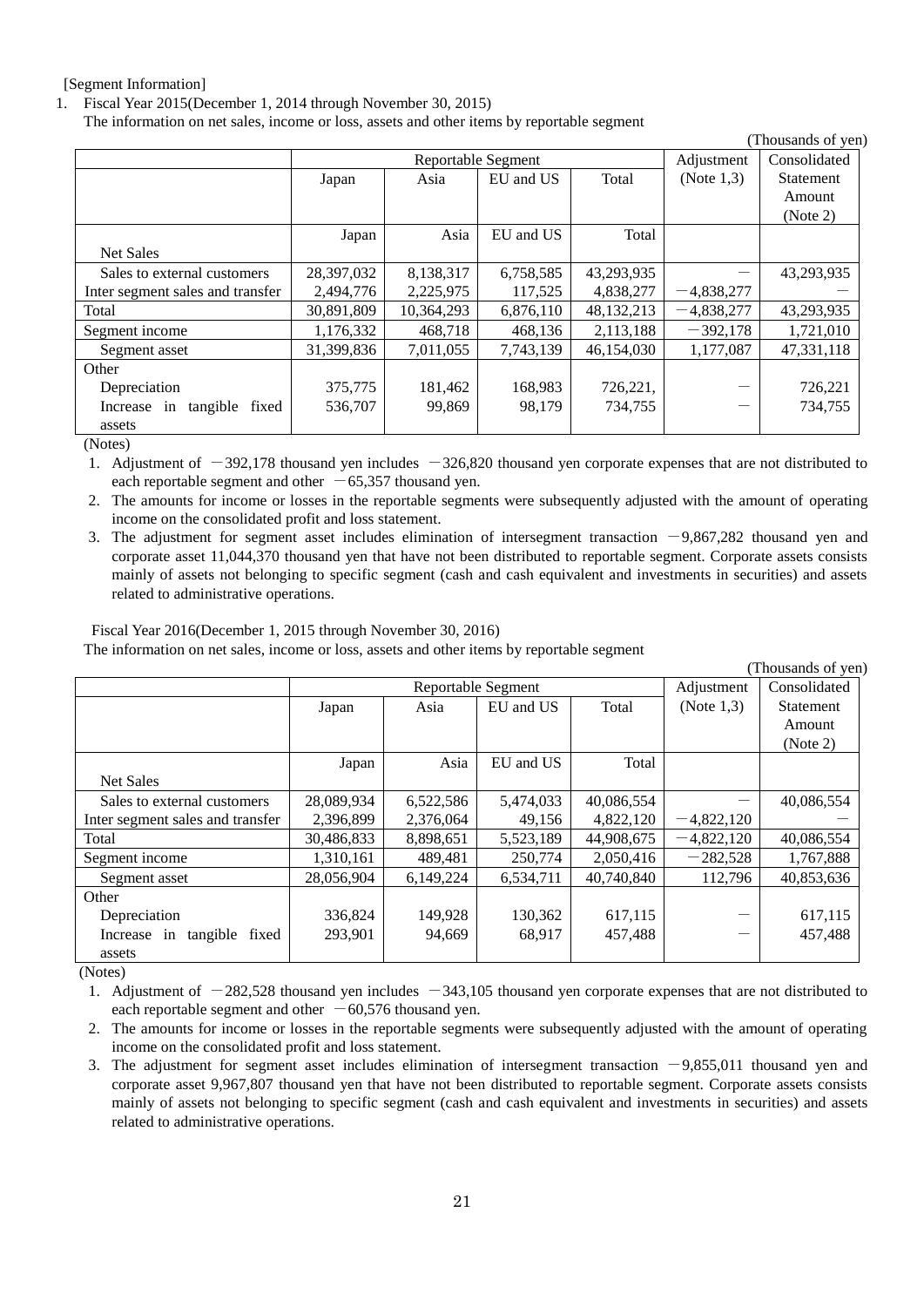<span id="page-21-0"></span>[Per share data]

|                              | FY2015                    | FY2016                    |
|------------------------------|---------------------------|---------------------------|
| Item                         | (December 1, 2014 through | (December 1, 2015 through |
|                              | November 30, 2015)        | November 30, 2016)        |
| Net assets per share         | 1,081.23 yen              | $1,027.96$ yen            |
| Net income per share         | 49.48 yen                 | $41.48$ yen               |
| Diluted net income per share |                           |                           |

(Notes)

1. No statement is made of the amount of current net profit per share after adjusting for residual stocks because there were no residual stocks that had a dilution effect.

2. The amount of treasury stock to calculate the net assets per share and the weighted-average number of common shares to calculate net income per share and net income per share after adjustment for dilutive securities included the company's shares owned by Trust & Custody Services Bank, Ltd (for J-Esop, FY2016 389 thousand shares, FY2015 392thousand shares), and The Master Trust Bank Of Japan, LTD ( for BIP, FY2016 173thousand shares, FY2015 175thousand shares).

(Notes)The basis for calculating

1. Net assets per share

|                                                                             | FY2015                    | FY2016                    |
|-----------------------------------------------------------------------------|---------------------------|---------------------------|
| <b>Item</b>                                                                 | (December 1, 2014 through | (December 1, 2015 through |
|                                                                             | November 30, 2015)        | November 30, 2016)        |
| The total net assets in the consolidated balance sheet<br>(Thousand of yen) | 31,113,622                | 29,260,863                |
| Deducted amount from total net asset                                        |                           | 14,408                    |
| <b>Stock Option</b>                                                         |                           | $-14,408$                 |
| Non-controling interests                                                    |                           |                           |
| associated with common<br>The<br>net assets<br>stock<br>(Thousand of yen)   | 31,113,622                | 29,246,455                |
| Number of issued stock (Thousand shares)                                    | 30,800                    | 30,800                    |
| Number of treasury stock (Thousand shares)                                  | 2,023                     | 2,349                     |
| Number of common stock for calculating the net<br>assets per share          | 28,776                    | 28,451                    |

(Note)

The amount of treasury stock of common stock to calculate the net asset per share is included the stock of Trust & Custody Services Bank, Ltd. and Master Trust Bank Of Japan, LTD owned.

### 2. Net income per share and Diluted net income per share

|                                                                                                                      | FY2015                    | FY2016                    |
|----------------------------------------------------------------------------------------------------------------------|---------------------------|---------------------------|
| Item                                                                                                                 | (December 1, 2014 through | (December 1, 2015 through |
|                                                                                                                      | November 30, 2015)        | November 30, 2016)        |
| Net income per share                                                                                                 |                           |                           |
| Profit (loss) attributable to owners of parent<br>(Thousand yen)                                                     | 1,432,401                 | 1,181,591                 |
| Share unallocated to common stock (Thousand<br>shares)                                                               |                           |                           |
| Profit (loss) attributable to owners of parent<br>relating to common stock                                           | 1,432,401                 | 1,181,591                 |
| Shares on the average during the fiscal year<br>(Thousand share)                                                     | 28,950                    | 28,485                    |
| Details of shares not included in calculation of<br>fully diluted net income per share due to<br>non-dilutive effect |                           |                           |